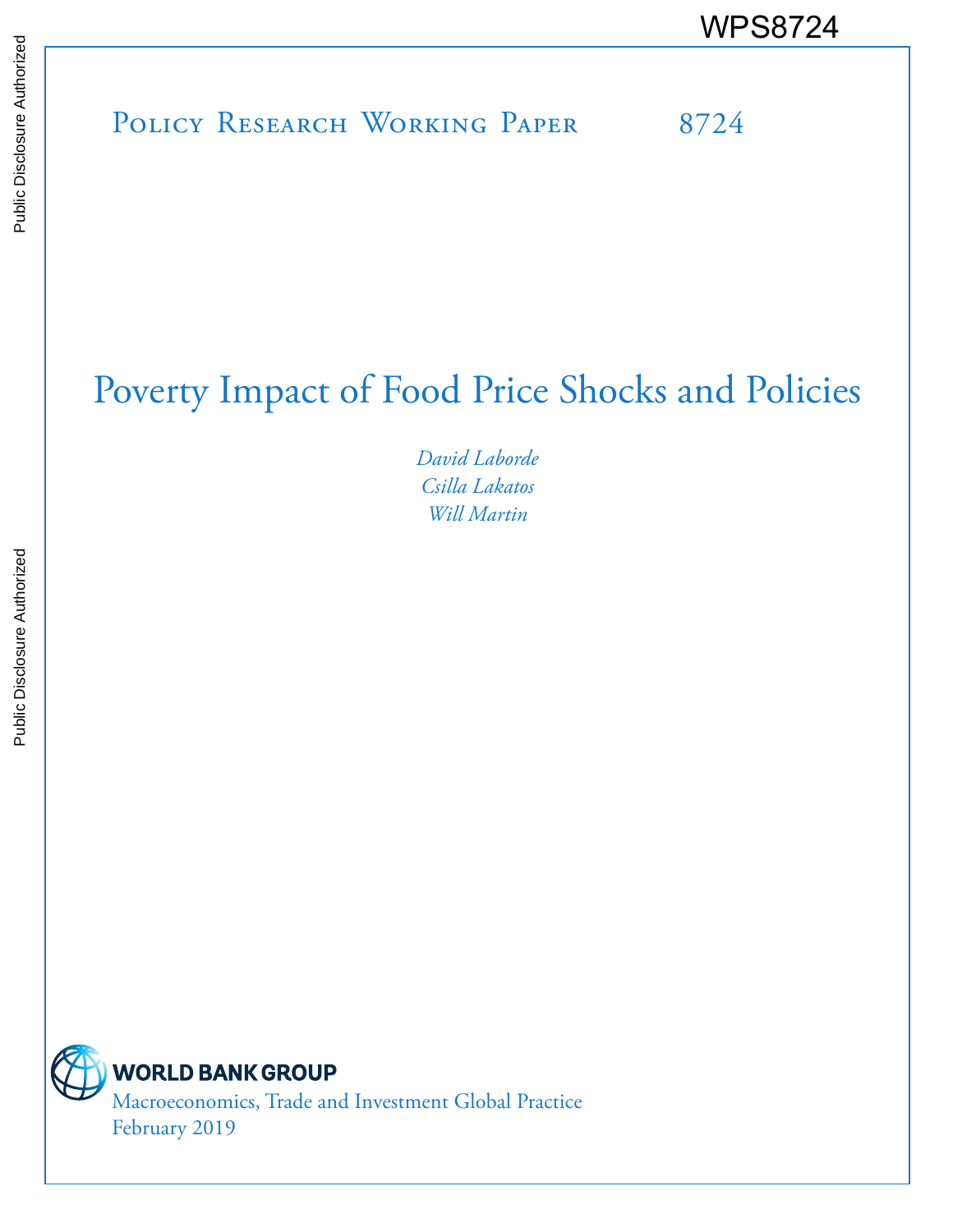#### **Abstract**

In the event of large swings in world food prices, countries often intervene to dampen the impact of international food price spikes on domestic prices and to lessen the burden of adjustment on vulnerable population groups. While individual countries can succeed at insulating their domestic markets from short-term fluctuations in global food prices, the collective intervention of many countries may

exacerbate the volatility of world prices. Insulating policies introduced during the 2010–11 food price spike may have accounted for 40 percent of the increase in the world price of wheat and one-quarter of the increase in the world price of maize. Combined with government policy responses, the 2010–11 food price spike tipped 8.3 million people (nearly 1 percent of the world's poor) into poverty.

*The Policy Research Working Paper Series disseminates the findings of work in progress to encourage the exchange of ideas about development*  issues. An objective of the series is to get the findings out quickly, even if the presentations are less than fully polished. The papers carry the *names of the authors and should be cited accordingly. The findings, interpretations, and conclusions expressed in this paper are entirely those of the authors. They do not necessarily represent the views of the International Bank for Reconstruction and Development/World Bank and its affiliated organizations, or those of the Executive Directors of the World Bank or the governments they represent.*

This paper is a product of the Macroeconomics, Trade and Investment Global Practice. It is part of a larger effort by the World Bank to provide open access to its research and make a contribution to development policy discussions around the world. Policy Research Working Papers are also posted on the Web at http://www.worldbank.org/research. The authors may be contacted at d.laborde@cgiar.org, clakatos1@worldbank.org, and w.martin@cgiar.org.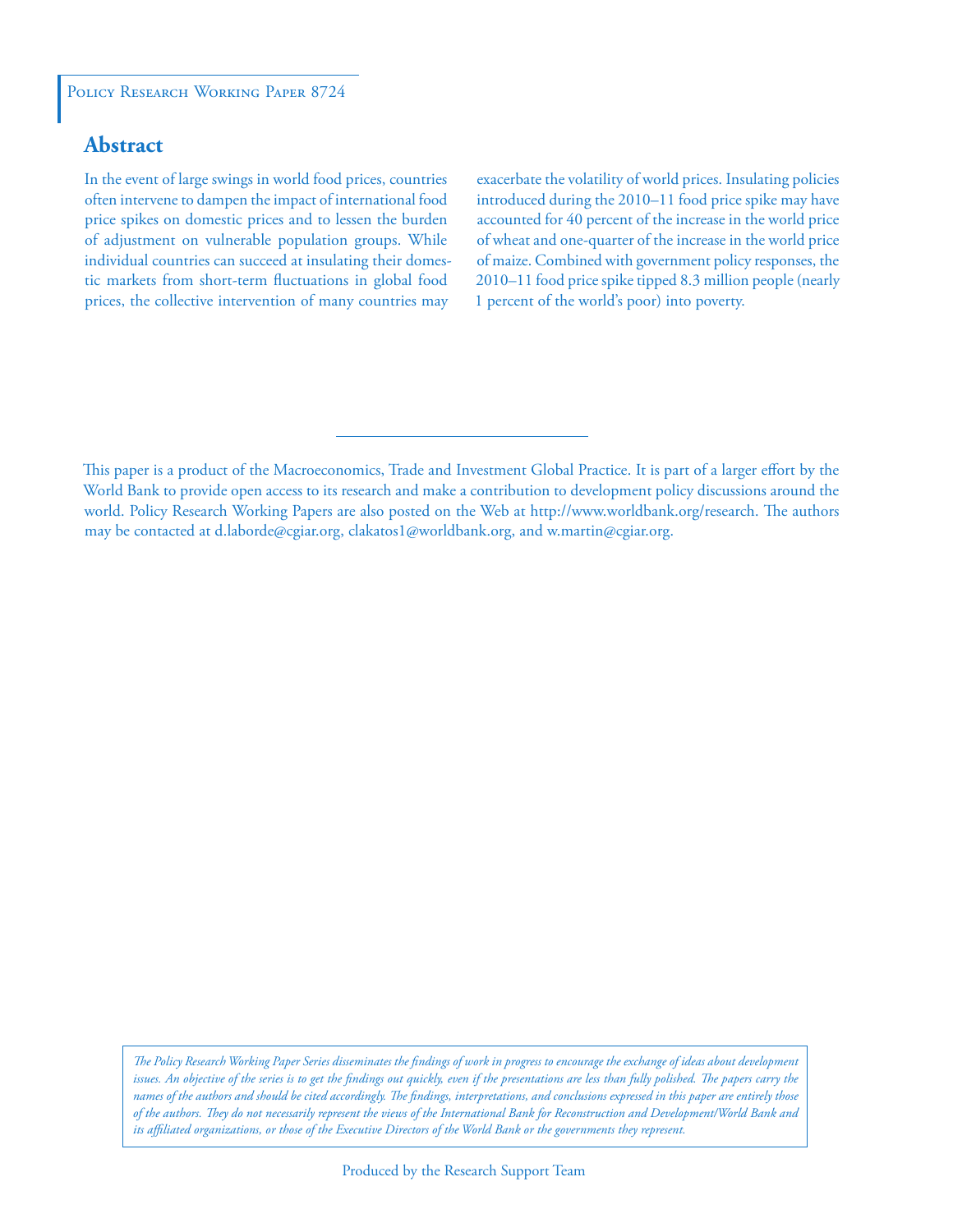# <span id="page-2-0"></span>**Poverty Impact of Food Price Shocks and Policies**

David Laborde, Csilla Lakatos and Will Martin<sup>∗</sup>

**JEL Classification**: F13 F14 C68 Q18 **Keywords**: food prices; insulating policies; poverty.

<sup>∗</sup>D. Laborde: International Food Policy Research Institute (IFPRI); Email: d.laborde@cgiar.org. C. Lakatos: Prospects Group, World Bank; Email: clakatos1@worldbank.org. W. Martin: IFPRI; Email: w.martin@cgiar.org. We thank John Beghin, Andrew Dabalen, Elena Ianchovichina, Ayhan Kose, Shiva Makki, Franziska Ohnsorge and David Rosenblatt for their valuable comments. David Laborde and Will Martin acknowledge the funding support of the CGIAR Research Program on Policies, Institutions, and Markets (PIM) led by IFPRI. The findings, interpretations, and conclusions expressed in this paper are entirely those of the authors. They do not necessarily represent the views of the International Food Policy Research Institute or of the International Bank for Reconstruction and Development/World Bank and its affiliated organizations, or those of the Executive Directors of the World Bank or the governments they represent.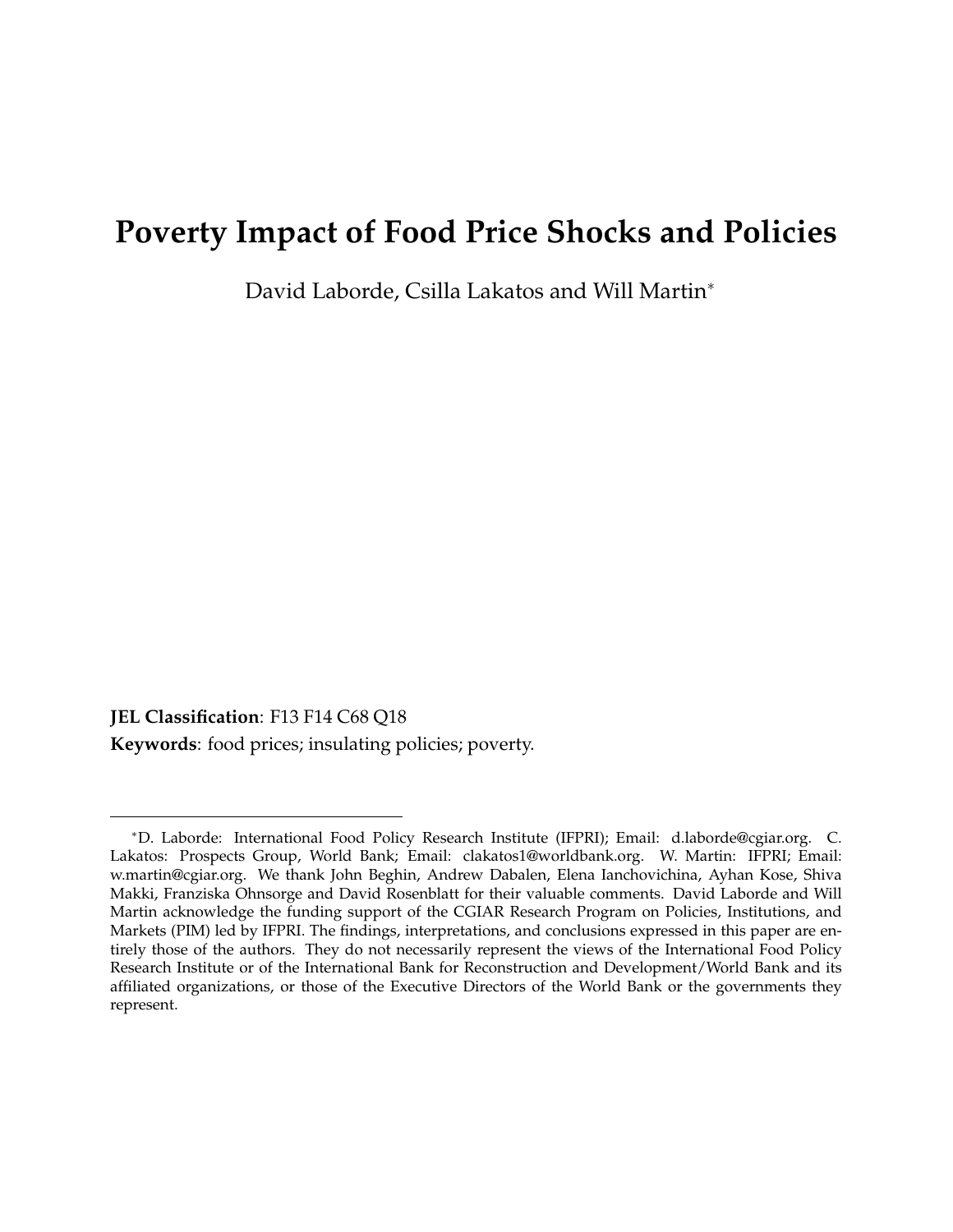# **1 Introduction**

In August 20[1](#page-2-0)1, nominal international food prices hit an all-time high.<sup>1</sup> This followed shortly after the 2007-08 food price spike, which pushed an estimated 105 million people into extreme poverty (Ivanic and Martin 2008). This event also prompted widespread concerns about the food security of the poorest and fears over a potential world food crisis. Although food prices have declined considerably since then, in real terms, they are still significantly above their lows in 2000 (Figure 1).

Food price spikes such as in 2010-11 may materialize again as the growing frequency of extreme weather events increases the risk of disruption to food production, setbacks in food availability and access to food. World hunger and severe food insecurity rose during 2014-17, reversing the decline of the previous decade. In 2017, the number of undernourished people reached 821 million, up by 5 percent since 2014 and a setback in achieving the Sustainable Development Goal of eradicating hunger by 2030 (FAO et al. 2018). G20 policy makers have recently reiterated the urgency of tackling the challenges to achieving food security (G20 2018).

While agricultural and food prices are expected to rise only moderately in 2019, significant upside risks could materialize as a result of higher-than-expected energy prices, El Niño events, or trade tensions. First, higher-than-expected energy prices, a key input in the production of most agricultural commodities, could raise grain and oilseed prices. Energy prices affect agricultural production costs directly (through fuel use) and indirectly (through fertilizer and other chemicals use and an incentive to shift production to biofuels). Second, an El Niño event is expected with an 80 percent probability during December 2018-February 2019. Should this materialize, heavier-than-expected rains could occur in Central Asia, South America, and East Africa, while drier-than-normal conditions could affect Central America, the Caribbean, and Southern Africa, affecting the prices of many agricultural commodities. Finally, although the escalation of existing trade frictions represents a downside risk for the price of agricultural commodities, policy measures introduced by major producers and exporters in response to higher tariffs could also affect prices (World Bank 2018).

Several forces have contributed to the rise in food prices during the 2000s. A dramatic increase in demand for feedstock for biofuel production in the early 2000s put considerable pressure on markets for grain and contributed to a rundown in stocks (Akiyama et

<sup>&</sup>lt;sup>1</sup>Unless otherwise stated, the concept of food prices as used in this paper refers to the commodity price of major staple foods such as rice, wheat, and maize.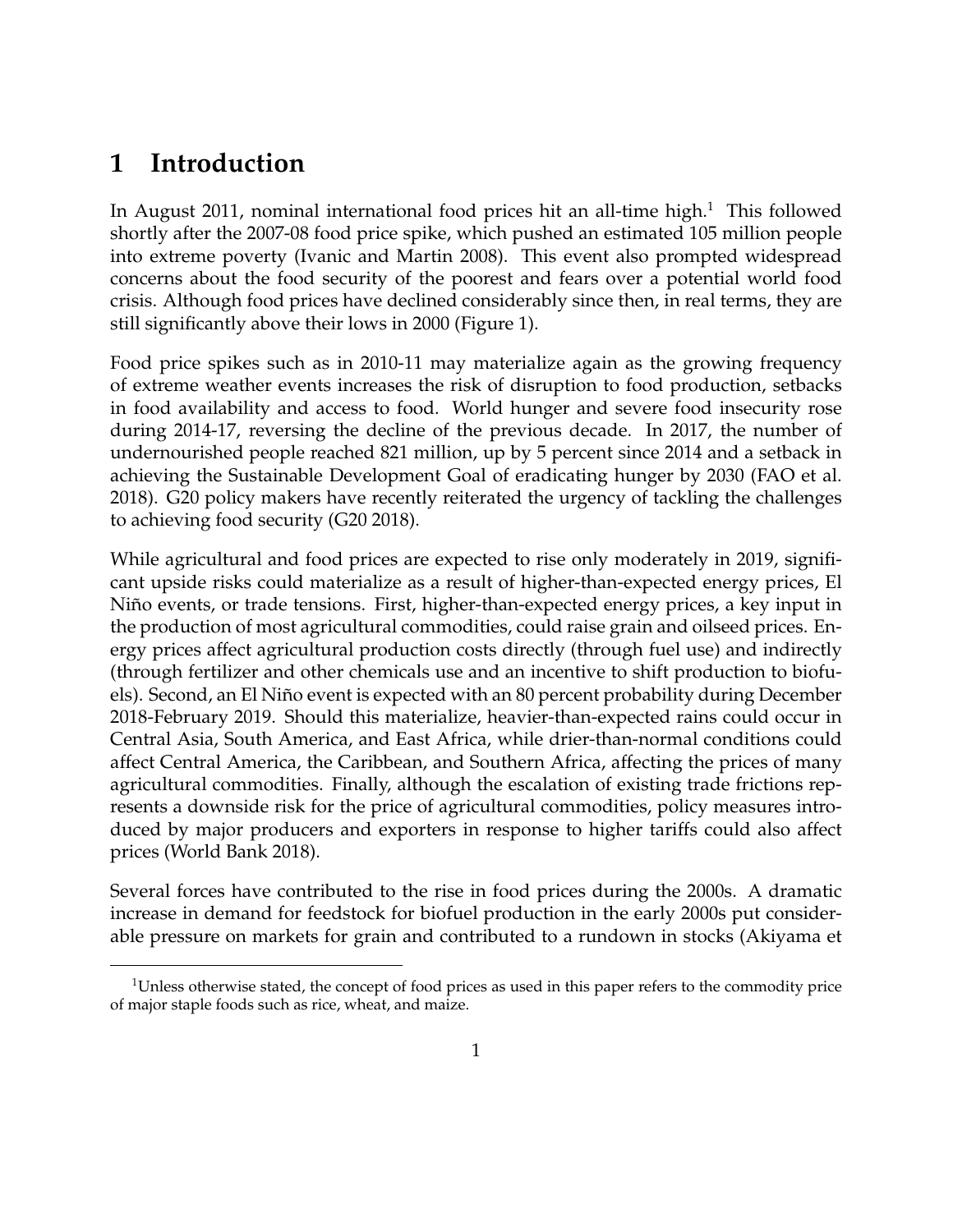

#### Figure 1: Global food prices

Source: Food and Agriculture Organization of the United Nations, World Bank.

A. Based on yearly commodity price indexes between 1960-2017.

B. Based on monthly nominal commodity price indexes between January 1960 – November 2017. C.D. Undernourishment is defined a state, lasting for at least one year, of inability to acquire enough food, defined as a level of food intake insufficient to meet dietary energy requirements.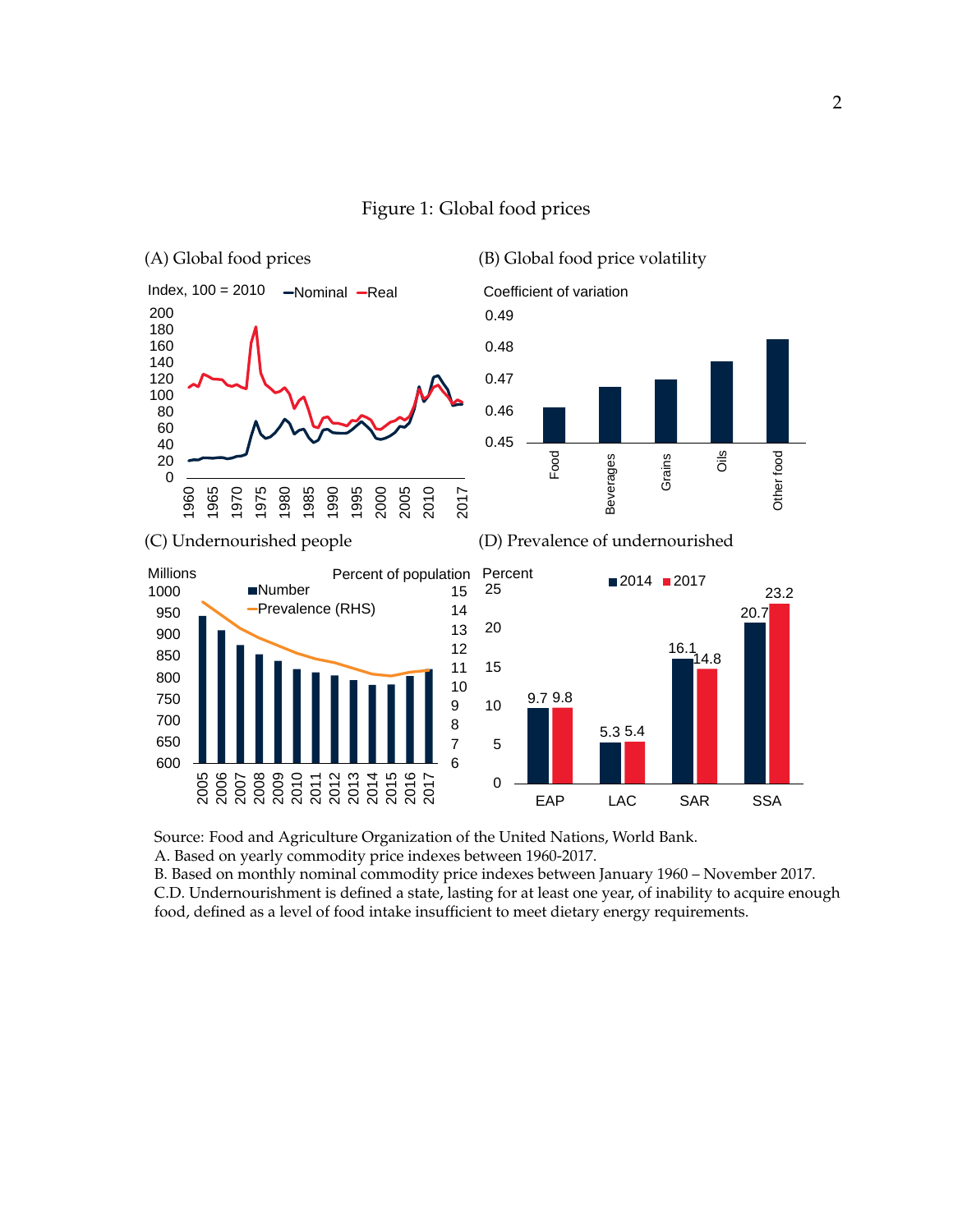al. 2001; Wright 2014). Population growth and urbanization, as well as a shift in diets toward animal-based foods, created demand pressures despite an increase in agricultural productivity in emerging market and developing economies (EMDEs; Fukase and Martin 2017). Slowing yield growth and declining availability of agricultural land constrained food production growth. Extreme climate events (e.g., El Niño, droughts, and natural disasters), particularly when agricultural stocks are low, and the financialization of agricultural futures markets have also contributed to food price volatility.

Food price increases have important macro- and microeconomic impacts through several channels. At the macroeconomic level, food price increases result in higher inflation, which can reduce household real incomes. For food-importing countries, high food prices can also result in terms of trade shocks that lower growth and reduce government policy space.

The microeconomic impact of food price increases on poverty and inequality depends on the net food seller/buyer status of the poorest households. For households that are net sellers of food products (such as farmers, agricultural workers, and small land owners), rising food prices increase real incomes. By contrast, they lower the real incomes of households that are net buyers of food. On average, sharp increases in food prices raise poverty, reduce nutrition, and curtail the consumption of essential services such as education and health care (World Bank [2](#page-2-0)011).<sup>2</sup>

Countries often use policy interventions to dampen the domestic impact of international food price spikes and lessen the burden on vulnerable population groups. For example, during the 2007-08 food price spike, close to three-quarters of EMDEs took policy action to insulate their domestic prices from the sharp increase in international food prices (World Bank 2009). In the event of food price spikes, net food-importing countries usually intervene by lowering trade protection (typically tariffs) on food items, while net foodexporting countries impose export restrictions or bans. These policies are often complemented with social safety net programs such as cash transfers or school feeding programs.

To the extent that policy interventions reduce the transmission of international price spikes to domestic markets, they may appear to be successful for individual countries. However, the combined intervention of many countries raises international prices. These insulating policies tend to encourage consumption and reduce production during price spikes. This,

 $^2$ In the longer term, once producers and consumers have adjusted to the increases and wage rates have responded, sustained increases in food prices may lower poverty by raising incomes of poor food producing households (Ivanic and Martin 2014a; Gillson and Fouad 2014).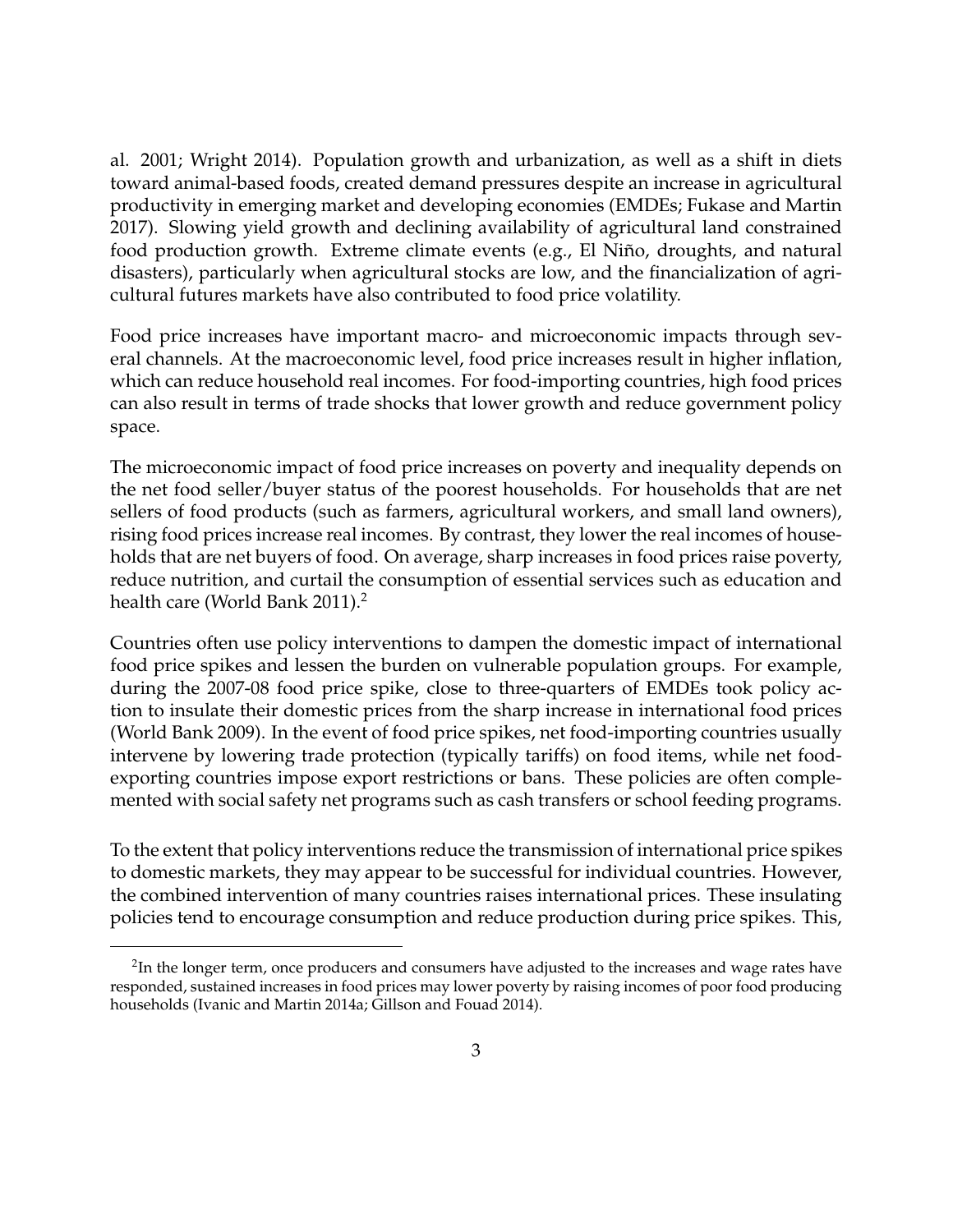in turn, results in higher import demand and reduced export supply that further drive up global prices. During price plunges, government interventions encourage greater exports and greater global supply that further depresses prices. Only countries that insulate themselves to an above-average degree can reduce price volatility in their domestic markets (Anderson, Martin, and Ivanic 2017).

The international community has recognized the importance of ensuring the stability and availability of food supplies as key to addressing several development objectives. The Sustainable Development Goals (SDGs) give food security a high priority: the second SDG sets out explicitly the goal to "end hunger, achieve food security and improved nutrition, and promote sustainable agriculture." Other SDGs are strongly interconnected: food, agriculture and nutrition play an important role in SDGs on ending poverty, improving health, fostering sustainable consumption and production, and encouraging climate change adaptation and mitigation.

In this context, this paper addresses the following questions:

- How do food price shocks affect EMDEs?
- How do countries intervene to reduce the impact of food price shocks?
- What was the impact of the 2010-11 food price shock on poverty?

The paper presents the following findings:

- At the macroeconomic level, a high share of agriculture and food in total output, consumption, employment, trade, and government revenues heighten countries' vulnerability to volatility in international food prices. At the microeconomic level, food price spikes are felt most severely by the poorest segments of the population who tend to be net food buyers.
- Governments in EMDEs tend to respond particularly strongly to sharp changes in world prices for staple foods—such as rice, wheat and maize—to smooth volatility. Domestic food prices are considerably less volatile than world food prices in the short run, but over the longer term, there is a tendency for domestic and world prices to return to their original relationship. In the short run, a 1 percent increase in the world price of rice, wheat and maize is associated with an increase in domestic prices by 0.6 percent, 0.7 percent, and 0.8 percent, respectively.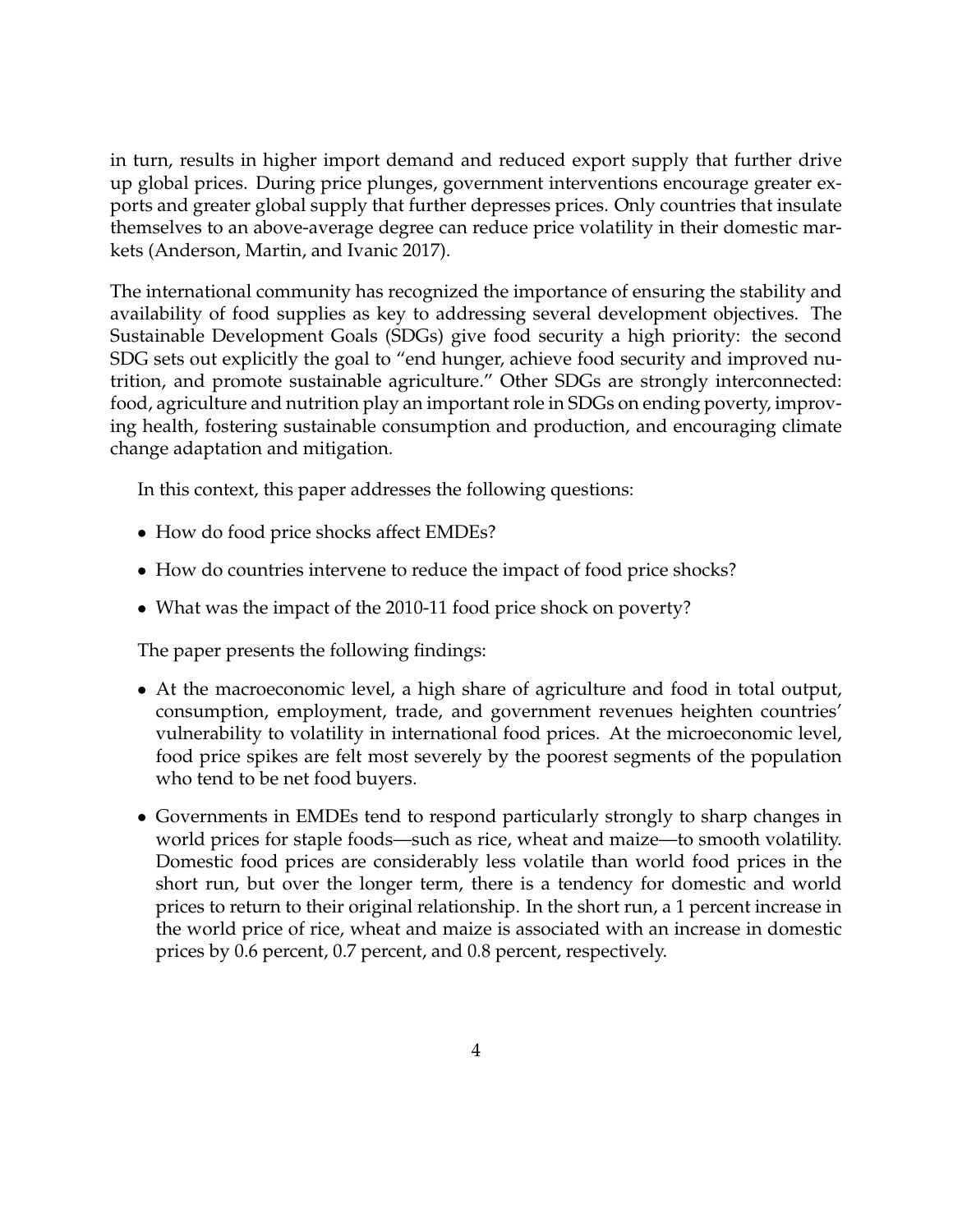- While individual countries can succeed at insulating their domestic markets from short-term fluctuations in global food prices, their combined interventions make global food prices more volatile. Insulating policies introduced during the 2010-11 food price spike accounted for 40 percent of the increase in the world price of wheat and one-quarter of the increase in the world price of maize. In contrast, a reversal of earlier government interventions in rice markets dampened the degree to which world prices increased by about 50 percent.
- The 2010-11 food price spike, and the wide-spread government intervention that accompanied it, increased the number of poor living on less than \$1.90 per day by almost 1 percent or 8.3 million.

# **2 Food price shocks and their effects**

At the macroeconomic level, a high share of agriculture and food in total output, consumption, employment, trade, and government revenues heighten countries' vulnerability to volatility in international food prices. At the microeconomic level, a high share of net food buyers among the poorest segments of society heightens the adverse effects of food price spikes on poverty and income inequality.

#### **2.1 Macroeconomic channels**

**Reliance on food imports and production.** Agriculture accounts for close to one-third of total value added and two-thirds of total employment in LICs. This is almost three times their shares in the average EMDE (Figure 2; Aksoy and Beghin 2004). For example, in Burkina Faso and Burundi, agriculture accounts for more than four-fifths of total employment. In Chad and Sierra Leone, it accounts for more than half of domestic value added. In addition, more than three-quarters of LICs are net food importers compared to only half of EMDEs.<sup>[3](#page-2-0)</sup> In these net food-importing LICs, net food imports amount to 5.4 percent of private consumption. Benin and Gambia are particularly vulnerable to high food prices, with net food imports adding up to more than 10 percent of private consumption.<sup>[4](#page-2-0)</sup>

 ${}^{3}$ High trade costs, such as tariffs and border delays, can bias downwards estimates of the share of food imports (Tombe 2015).

<sup>4</sup>Conversely, heavy reliance on food exports heightens vulnerability to food price declines. For example, in Malawi, net food exports amount to 12 percent of total private consumption.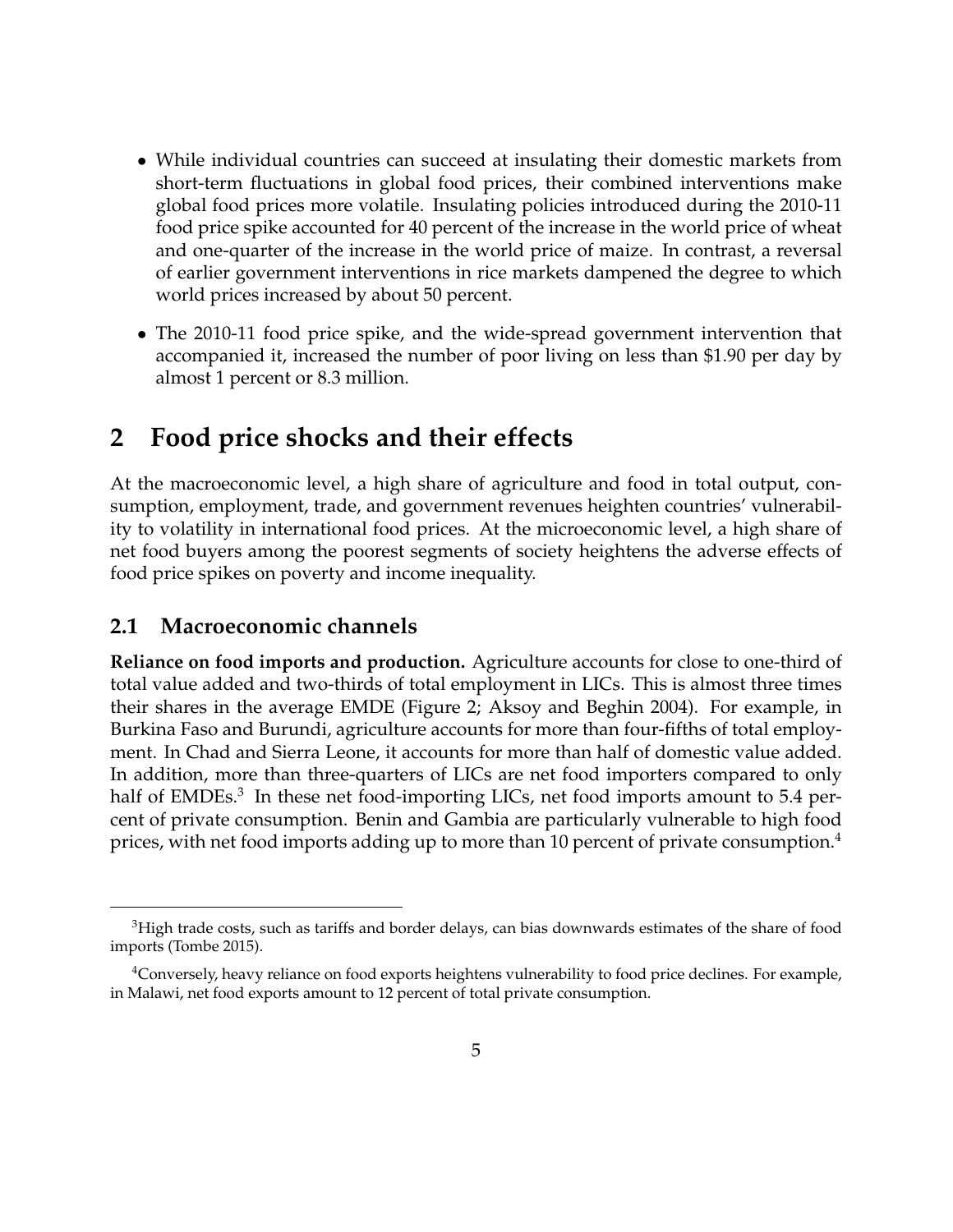

(B) Net food imports and exports



(C) Inflation in LICs









(F) Fiscal balance in LICs



Source: Kose et al. (2017), World Bank.

A. Based on a sample of 93 EMDEs, and 21 LICs. Averages for 2010-2016.

- C. Average inflation based on a sample of 12 LICs.
- D. Share of inflation accounted for by food price inflation. Yellow line indicates half.
- E. Net barter terms of trade index.
- F. Median based on a sample of 26 LICs.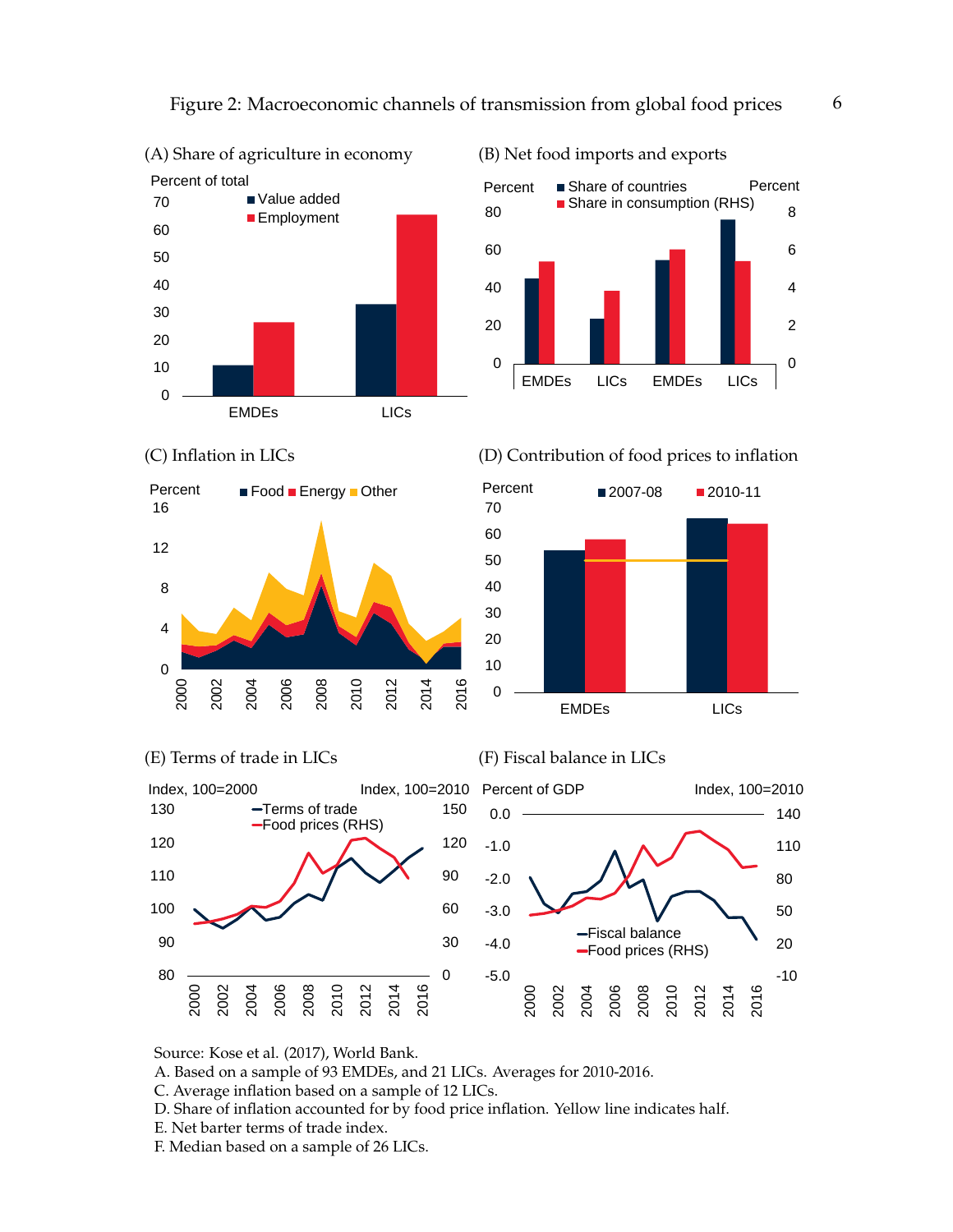**Inflation.**A surge in food prices increases consumer price inflation. For example, the 2007- 08 and 2010-11, LIC inflation more than doubled, from 7 to 15 percent during 2007-2008 and from 5 to 11 percent during 2010-2011. The increase in EMDE inflation was less pronounced, from 7 to 11 percent during 2007-2008 and from 5 to 6 percent during 2010- 2011. Food prices accounted disproportionately for these increases in inflation—for about two-thirds in LICs and more than half in EMDEs. In vulnerable LICs such as Benin and Niger, where net food imports amount to 15 and 7 percent of household consumption, respectively, inflation surged from 1 percent to 8 percent and 0.2 percent to 11 percent, respectively, during the 2007-08 food price spike.

**Terms of trade.** Sharp increases in food prices can constitute significant adverse terms of trade shocks that lower growth, especially in countries that are large net importers of food. More than three-quarters of LICs are net food importers. The median LIC's terms of trade declined by 2 percent and 4 percent during the 2007-08 and 2010-11 food price spikes, respectively. In some, the deterioration was much steeper. For example, the terms of trade of Sierra Leone, a LIC highly reliant on food imports, weakened by 10 percent during each of these food price spike episodes.<sup>[5](#page-2-0)</sup> In heavy food importers, the exchange rate depreciation typically associated with adverse terms of trade shocks can compel central banks to tighten monetary policy and further lower growth. Indeed, during the 2007-08 food price spike, close to half of EMDE central banks responded to rising inflation and depreciation by tightening monetary policy.<sup>[6](#page-2-0)</sup>

**Fiscal policy constraints.** Absent stabilizing fiscal arrangements, heavy reliance on food and agricultural trade can contribute to volatility in public finances and erode fiscal sustainability: rising food prices may increase tax revenues from the agricultural sector and encourage governments to spend. Conversely, when food prices fall, evenue losses in the agricultural sector are exacerbated by political pressures to subsidize food production. During the sharp rise in food prices in 2007-08, LICs' fiscal balances deteriorated, on average, by close to 1 percentage point of GDP, in part due to higher food import bills. Food price spikes may also cause sociopolitical instability, including political unrest and food riots (Barrett 2013).

**Monetary policy constraints.** In countries where inflation expectations are not wellanchored and monetary policy frameworks are weak, the increase in inflation caused by

<sup>&</sup>lt;sup>5</sup>Severe terms of trade shocks are considerably more common in LICs than in advanced economies and, of all possible external shocks, tend to have the most severe output cost in LICs (IMF 2011; Becker and Mauro 2006).

<sup>&</sup>lt;sup>6</sup>Based on a sample of 54 EMDEs.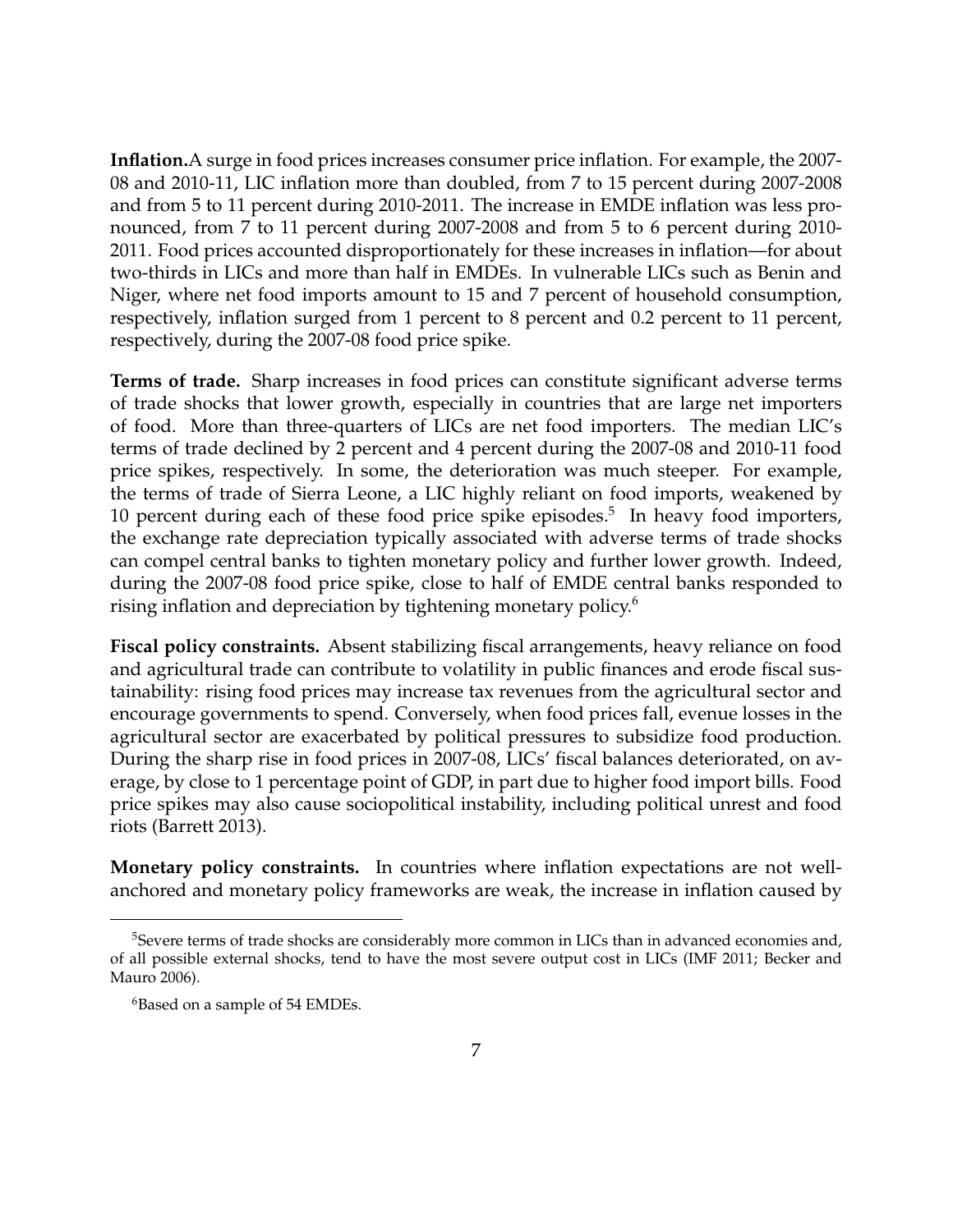rising food prices can compel central banks to tighten policy. In heavy food importers, this can be exacerbated by exchange rate depreciation that reflects deteriorating terms of trade. Indeed, during the 2007-08 food price spike, close to half of EMDE central banks responded to rising inflation and depreciation by tightening monetary policy.

### **2.2 Microeconomic channels**

Rising food prices impact households through price and income effects. They reduce households' purchasing power but raise income generated from food production. The overall impact on poverty and income inequality depends on the relative magnitude of these effects for households in different segments of the income distribution.

In LICs, households spend on average close to 60 percent of their income on food, more than one-third more than in EMDEs (Figure 3). In countries such as Burundi and Guinea, the share of food expenditures is even higher, accounting for more than 70 percent of total consumption of households. In LICs, more than one-third of households' consumption expenditure on food is spent on staple foods such as cereals and vegetables. These staple foods are considerably more exposed to international price volatility than domestically processed food products (Figure 1).

For households that are net sellers of agricultural and food products (e.g., farmers), rising food prices raise incomes. More than one-fifth of households around and below the poverty line of \$1.90 per day are net food sellers in the average EMDE and LIC. Households around and below the poverty line in these countries tend to generate about onequarter of their incomes from food production. In contrast, poor urban households are typically net buyers of food that spend a large share of their consumption expenditure on food (Aksoy and Hoekman 2010).

On average, many of the poor in EMDEs and LICs are net buyers of food. As a result, food price spikes tend to raise poverty, reduce nutrition and cut consumption of essential services such as education and health care.<sup>[7](#page-2-0)</sup> For example, the 2007-08 rise in food prices is estimated to have raised the number of poor by 105 million (10 percent of the people living on less than a one dollar a day; Ivanic and Martin 2008). In extreme cases, food price spikes can lead to food insecurity and hunger, with severely adverse long-term impacts on human capital.

<sup>7</sup>Vulnerable groups such as women and children, are more likely to be disproportionately affected.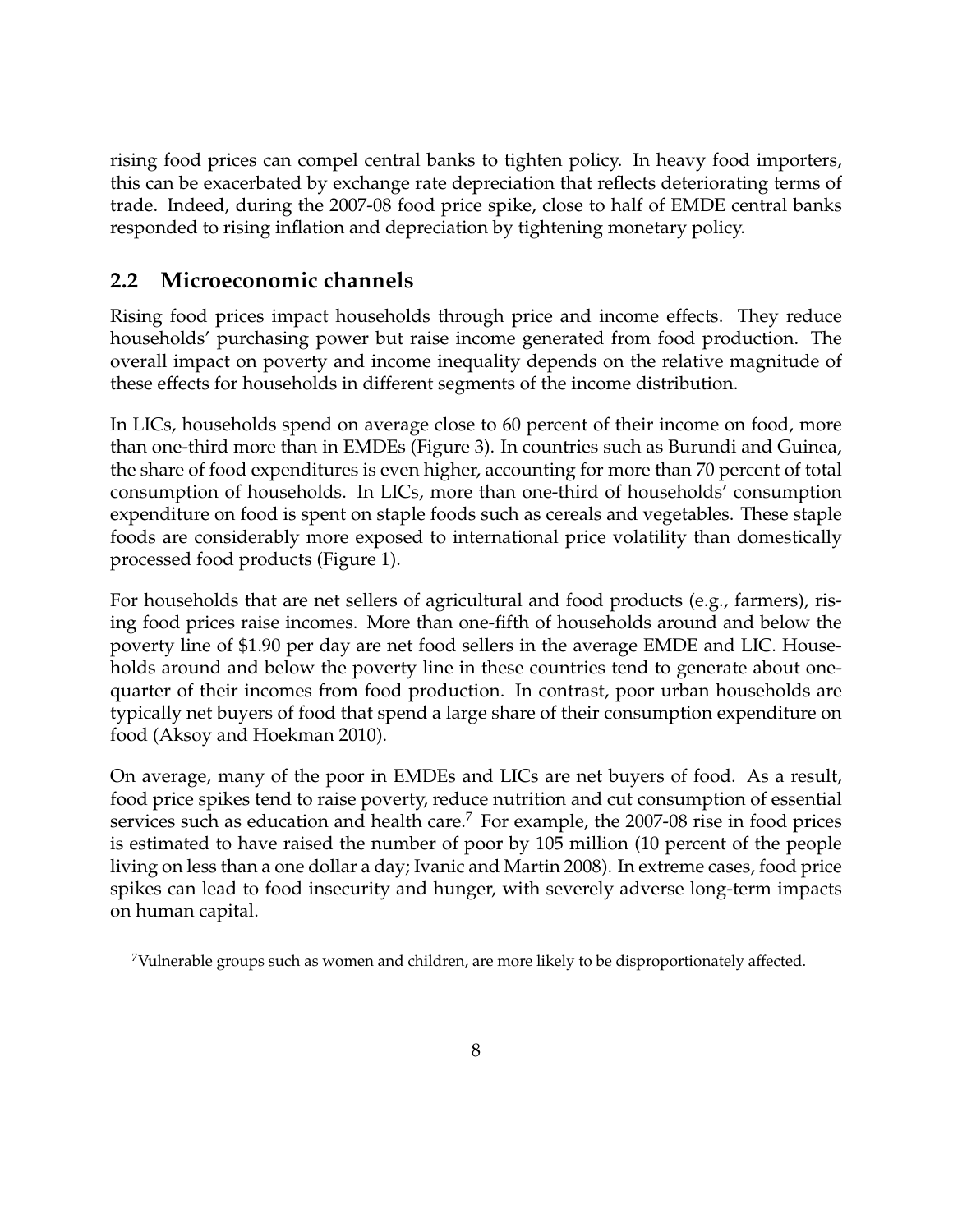

(A) Share of food in total consumption

(C) Share of net food sellers



(B) Consumption expenditure by product of the poorest households



(D) Share of income generated by food



Source: IFPRI, World Bank.

A. B. Based on data from the Global Consumption Database on the share of products in total household consumption expenditure. Data is available for 63 non-LIC EMDEs and 25 LICs. The base year of the household surveys differs but the data has been converted to a common reference year, 2010. The share of income spent on food is likely to be different.

Figure 3: Microeconomic channels of transmission from global food prices

C.D. Averages weighted by the number of poor for a sample of 22 non-LIC EMDEs and 7 LICs. Poverty line is defined as \$1.90/day.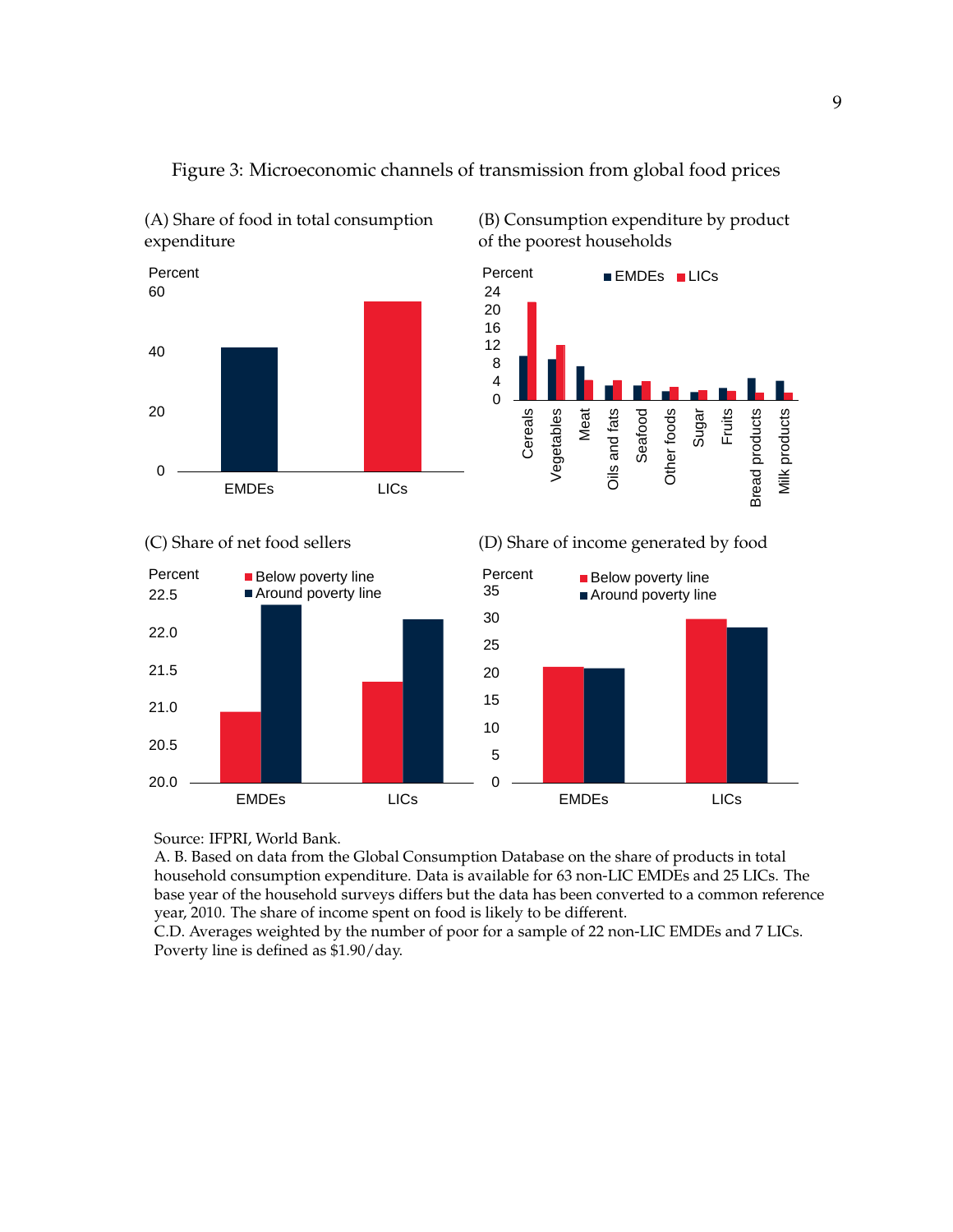# **3 Government interventions during food price shocks**

In the event of large swings in global food prices, governments are confronted with difficult policy choices. One option is to allow domestic prices to adjust to world food price changes, exposing domestic consumers and producers to changes in their real incomes. Even if a sizable non-tradeable service component in the cost of providing consumers with food such as transportation, storage and retail dampens the pass-through of world food price shocks into domestic markets, allowing domestic food prices to adjust may raise inflation in the short run and, in countries where inflation expectations are poorly anchored, in the medium to long run. $8$ 

Alternatively, governments can spare consumers or producers from these losses by reduc-ing the transmission of international food price shocks to domestic markets.<sup>[9](#page-2-0)</sup> As measured in this paper, policy intervention is reflected in the ratio of domestic to world prices—the "protection rate." During a period of rising world prices, the protection rate declines when a country seeks to insulate its domestic markets from the increase in world prices. If the protection rate rises, policymakers are compounding the increase in world prices.

In practice, during the 2007-08 food price spike, close to three-quarters of EMDEs took policy action to insulate their economies from the sharp increase in international food prices (World Bank 2009). The most commonly used interventions were reductions in taxes, including import duties and consumer taxes (Figure 4).<sup>[10](#page-2-0)</sup> Net importers frequently intervened by lowering import tariffs or even by introducing import subsidies, while net exporters imposed export restrictions or bans to dampen the increase in domestic prices.<sup>[11](#page-2-0)</sup>

<sup>&</sup>lt;sup>8</sup>The decline in real incomes associated with higher inflation would entail welfare losses, especially when consumers are loss- and risk-averse (Gouel and Jean 2015; Freund and Ozden 2008; Giordani, Rocha, and Ruta 2016; Easterly and Fischer 2001). In principle, monetary policy tightening can offset inflationary effects from rising global food prices to ensure that rising food prices remain a purely relative price change and do not become entrenched in higher inflation. However, this would come at the cost of reduced economic activity (Lustig 2009).

<sup>9</sup>Policymakers may also have a longer-term goal to protect (or to tax) domestic agents (Grossman and Helpman 1994). In empirical work based on political economy models, protection rates vary to reduce both the costs associated with adjusting prices and the costs of providing a rate of protection that differs from the long-run political equilibrium (Anderson and Nelgen 2011; Ivanic and Martin 2014b).

 $^{10}$ If countries are insulating primarily through subsidies and are fiscally constrained, their ability to insulate will be limited (Ianchovichina, Leoning, and Wood 2014).

 $11$ For net importers, untargeted food subsidies have implications for government revenues and fiscal space. If financed by aid, the impact on fiscal space is limited. Alternatively, targeted transfers may be more effective in protecting vulnerable groups with limited macroeconomic repercussions.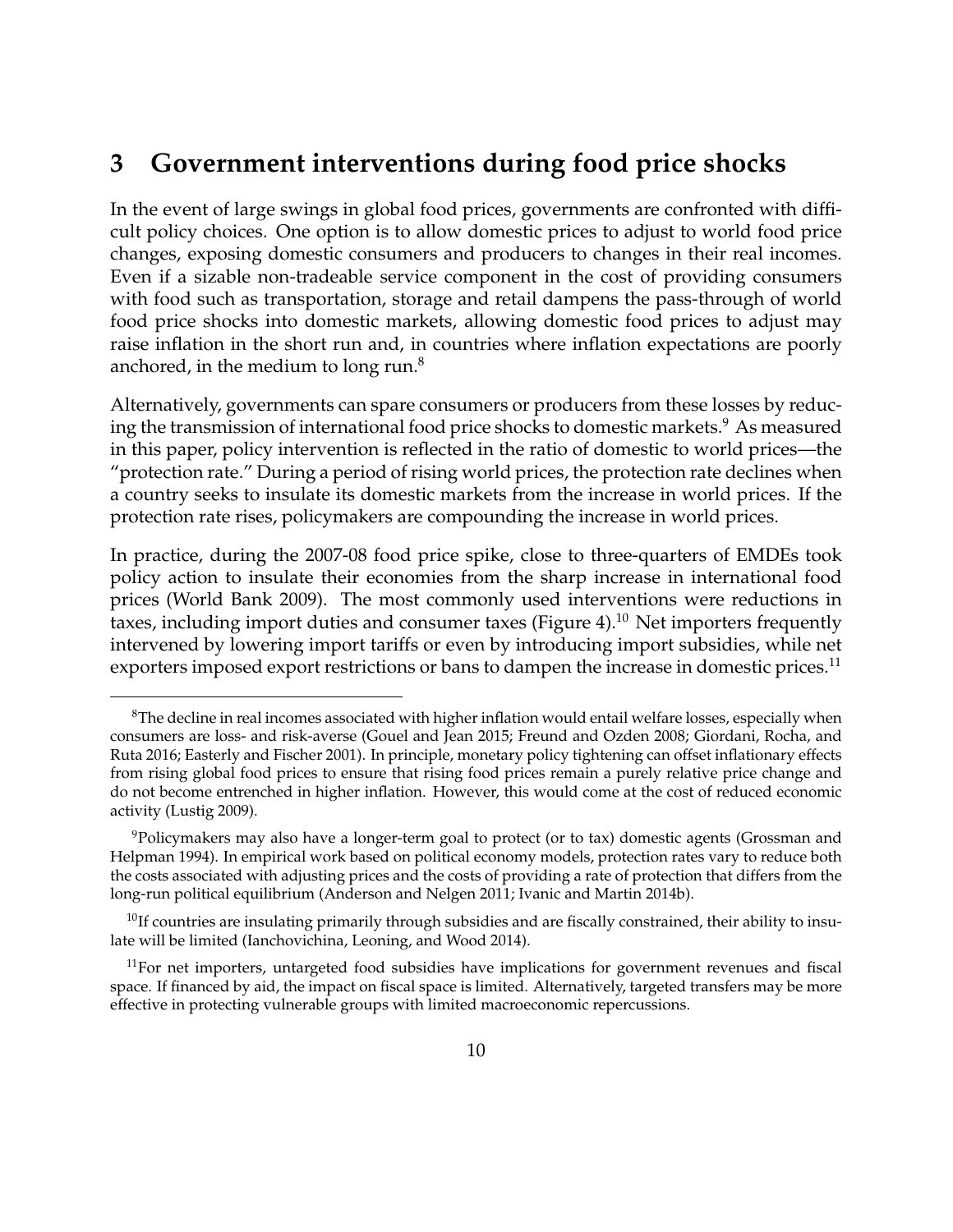

#### Figure 4: Food-related government policies

Sources: Ag-Incentives Database, Ivanic and Martin (2014b), World Bank.

A. Nominal Rate of Protection (NRP) is computed as the price difference between the farm gate price received by producers and an undistorted reference price at the farm gate level. The reference price at the farm gate level is defined as the net price of the product when it leaves the farm, after marketing costs have been subtracted. The undistorted farm gate price is defined as the price prevailing in competitive world markets.

B. Percent of respondents based on a survey of 80 EMDEs.

C. Estimates based on the Error Correction Model described in Annex 6.1. The coefficient of price insulation ranges from 0 for countries that do not insulate against the rise in world prices, to -1 for countries that adopt policies that fully insulate domestic markets. The error correction term represents the cost of being out of equilibrium or the speed with which polices achieve the target level of protection or at which policy makers move back toward this equilibrium after being forced away from it by a shock to world prices. Based on data for 82 countries, of which 26 advanced economies, 44 EMDEs, and 12 LICs for the period 1955-2011.

D. Real terms. Estimates derived based on the methodology described in the Annex.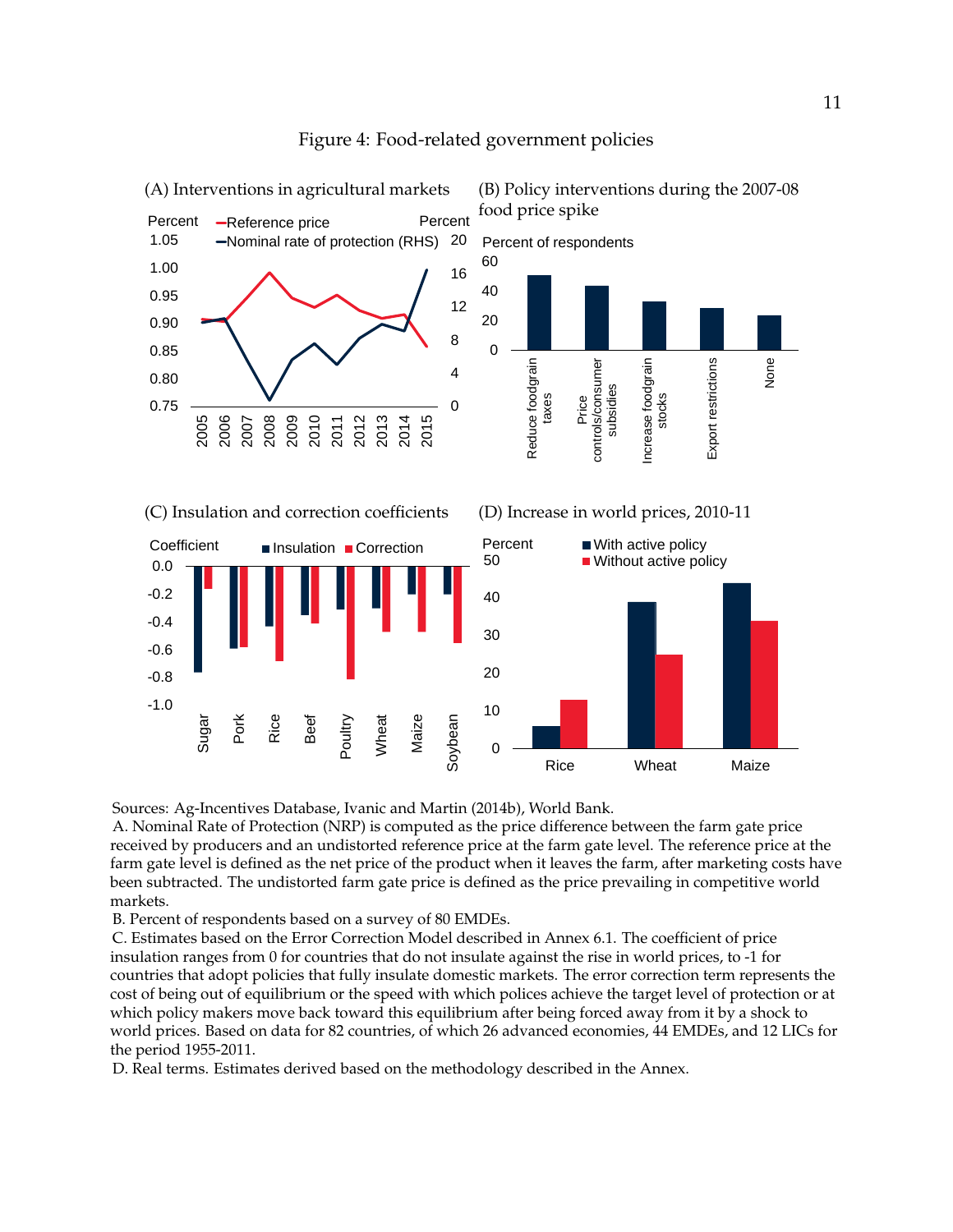#### **3.1 Domestic and world food price dynamics**

Domestic food prices are considerably less volatile than global food prices in the short run, but over the longer term, there is a tendency for domestic prices to return to their original relationship with international prices (Figure 5). This does not necessarily imply that protection rates become zero, but that they return to their pre-spike levels.

Governments in EMDEs tend to respond particularly strongly to sharp changes in the world prices of staple foods—such as rice, wheat and maize—to reduce the volatility of domestic prices. For staple foods, domestic price movements can diverge substantially from international price movements in the short run, but converge in the longer term.

The movements of world and domestic staples food prices during the latest two food price spikes (2007-08 and 2010-11) resembled similar earlier episodes: world prices rose rapidly, while domestic prices rose only gradually. However, the 2010-11 spike was different from previous episodes in several aspects. The 2007-08 increase in food prices came after a long period of stability in food prices. In 2007-08, world prices of all staple foods increased steeply, led by the strong increase in the world price of rice. Most countries reacted strongly by introducing insulating policies. In contrast, the 2010-11 episode occurred when world markets and policies were still normalizing from the 2007-08 episode. Government interventions differed considerably across countries and across commodities. On average, government interventions (or the unwinding of earlier interventions) actually contributed to a decline in the world price of rice.

*Rice.* Rice was the staple food with the largest price increase during the 2007-08 food price spike. Between January 2007 and May 2008, world rice prices almost tripled.<sup>[12](#page-2-0)</sup> This sharp increase reflected export restrictions introduced by major producers (e.g., India and Vietnam) motivated by food security concerns, panic buying by several large importers, a weak dollar, and record high prices of oil, which is a major input into food production (Childs and Kiawu 2009). During this episode, domestic markets were largely insulated from this global rice price spike (Ivanic and Martin 2008). By contrast, during the 2010-11 price spike, rice prices increased much less, by about 30 percent between June 2010 and May 2012. In some countries, adverse supply conditions combined with changes in non-tariff trade policies resulted in domestic rice prices rising above world prices.<sup>[13](#page-2-0)</sup> Instead of

<sup>&</sup>lt;sup>12</sup>The world price of 5 percent broken white Thai rice increased from \$313/mt to \$902/mt.

<sup>&</sup>lt;sup>13</sup>In Vietnam, for instance, domestic rice prices rose by 41 percent between July-October 2010 due to lower-than-expected production, prior commitments on exports, and high inflation from a depreciating currency.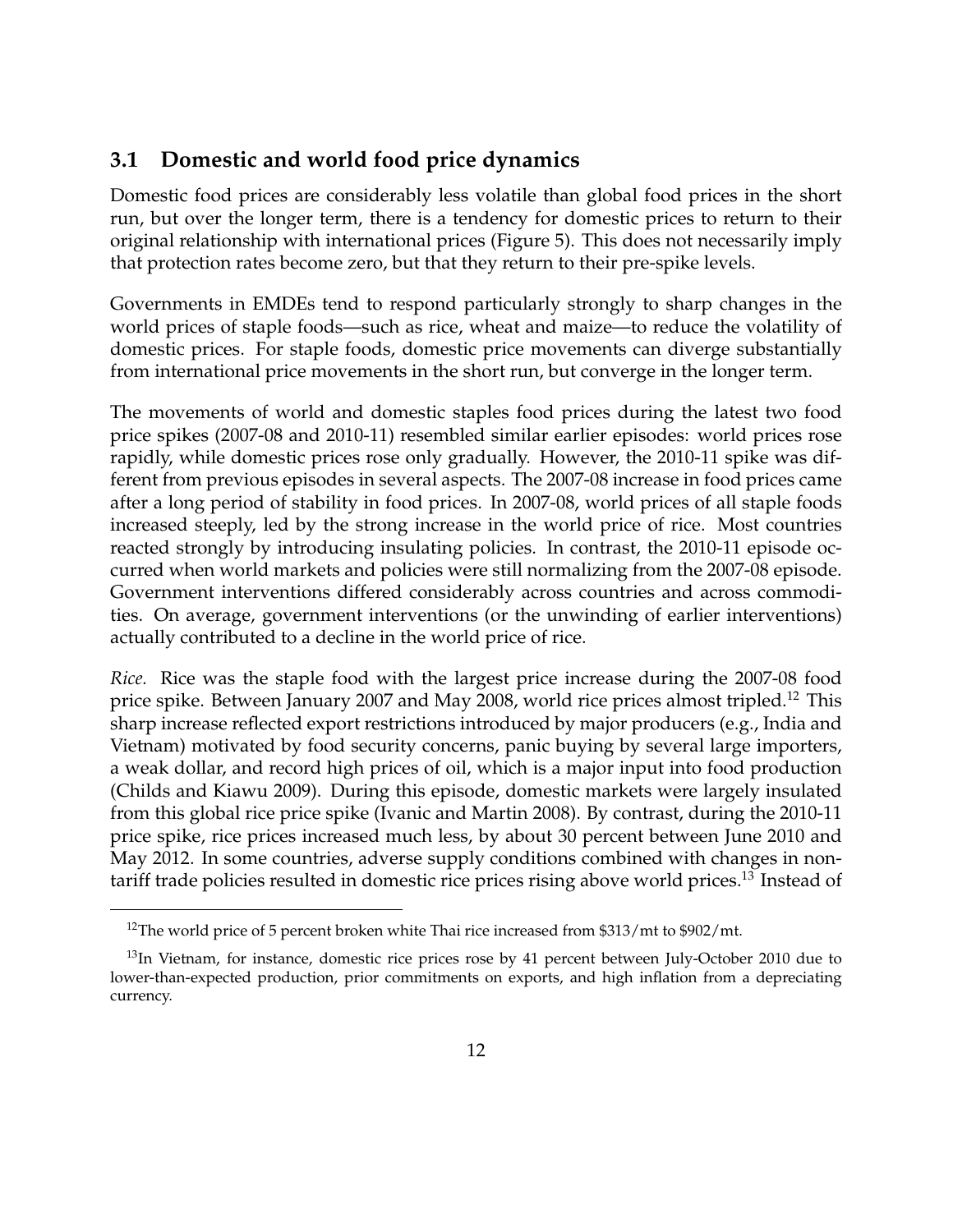

(E) Domestic and global staple food prices during 2007-08 and 2010-11

(F) Average increase in world and domestic price index, 2010-11



Sources: Ivanic and Martin (2014b), World Bank.

A. Rice, wheat, maize, oil and sugar prices.

E. Event study based on monthly cross-country average domestic staples prices (average of wheat, rice and maize prices) and global staples prices (average of wheat, rice and maize) during 2007-08 and 2010-11. Period 0 represents the month of the peak of the world food price spike.

F. Average percent increase in the price index.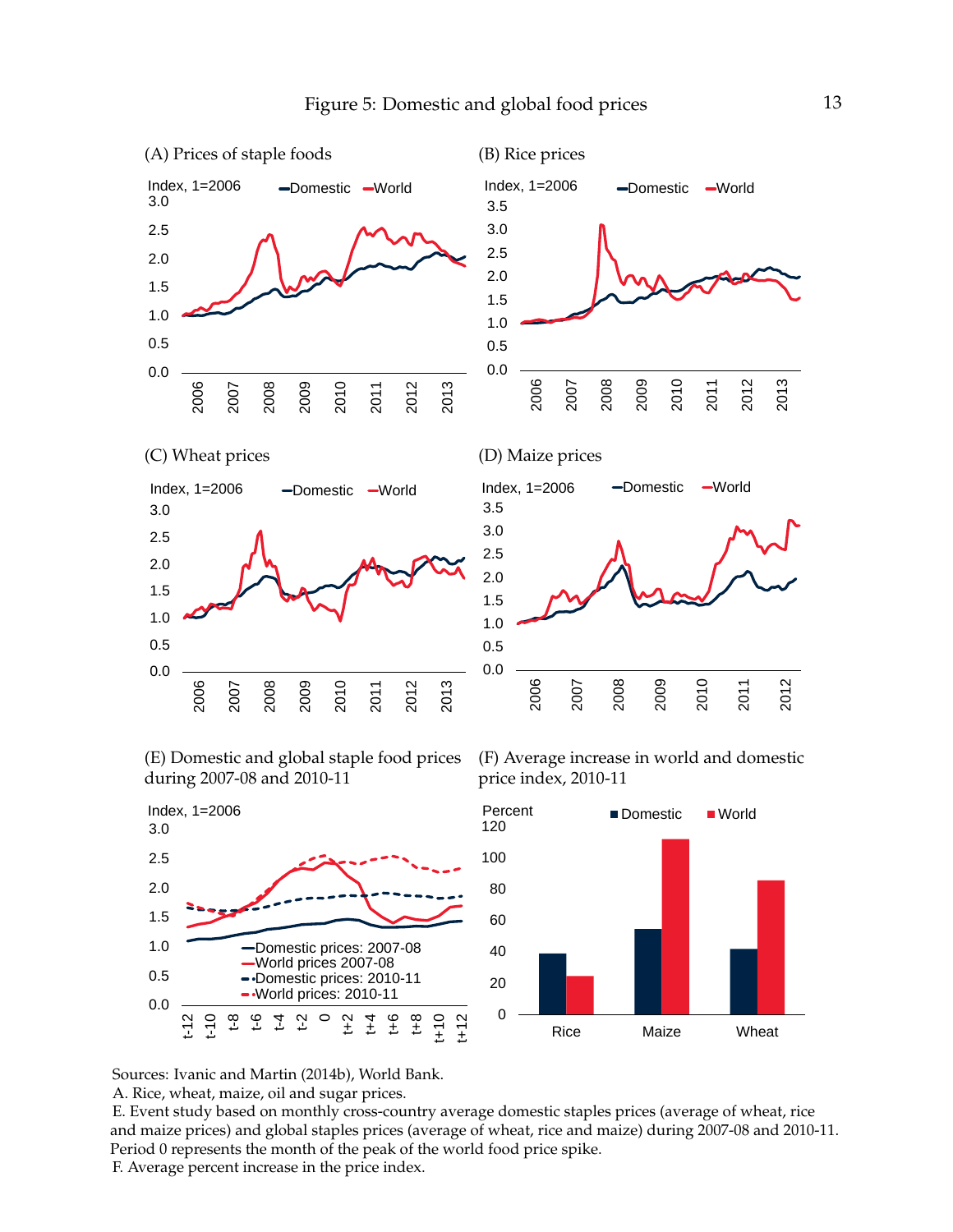insulating policies, on average, EMDEs implemented policies that raised domestic prices relative to world prices (Figure 5).

*Wheat.* Between February 2007 and March 2008, world wheat prices more than doubled, partly in response to lower-than-anticipated wheat production caused by drought in Aus-tralia, Ukraine and other major exporters.<sup>[14](#page-2-0)</sup> Strong policy intervention partially insulated domestic markets from the global wheat price spike and their subsequent collapse in the aftermath of the global financial crisis in 2009-10. Similarly, during the 2010-11 event, world wheat prices more than doubled between June 2010 and May 2011.<sup>[15](#page-2-0)</sup> This time, the increase in world prices was partly driven by lower-than-expected production and exports in Kazakhstan, Russia, and Ukraine and excessive rains in Australia that damaged wheat crops (World Bank 2010). Large orders from major wheat importers in the Middle East and North Africa added to price pressures. Since 2011, global and domestic wheat prices have fluctuated, broadly synchronously.

*Maize.* During the 2007-08 food price spike, the world price of maize almost doubled, partly as a result of increasing U.S. demand for maize stimulated by mandatory targets for ethanol production.<sup>[16](#page-2-0)</sup> Similarly, during the 2010-11 episode, the world price of maize increased significantly. As in the case of wheat, adverse weather-related events in major maize exporting countries contributed to the spike in world prices. In contrast, many countries in Sub-Saharan Africa benefited from excellent maize harvests, which in combination with unpredictable trade policies led to sharp falls in domestic prices.

#### **3.2 Insulation of domestic food markets**

**Measuring the insulation of domestic markets.** The degree of insulation of domestic markets from world food price swings can be quantified using an Error Correction Model (Annex 6.1). The model regresses the log of the protection rate on the log of world prices and the deviation from long-term "equilibrium" food prices. The model estimates the degree of insulation to global price changes in both the short run (specifically, a negative coefficient on short-term changes in global food prices) and long run (specifically, a negative coefficient on the long-term relationship between domestic and global food prices). The sample used here includes annual data for 8 food commodity prices in 82 countries, of which 44 are EMDEs and 12 are LICs, during 1955-2011.

<sup>&</sup>lt;sup>14</sup>The world price of U.S. Hard Red Wheat (HRW) increased from \$196/mt to \$440/mt.

<sup>&</sup>lt;sup>15</sup>The world price of U.S. Hard Red Wheat (HRW) increased from \$158/mt to \$355/mt.

<sup>&</sup>lt;sup>16</sup>Between January 2007 and June 2008, the world price of maize increased from \$165/mt to \$287/mt.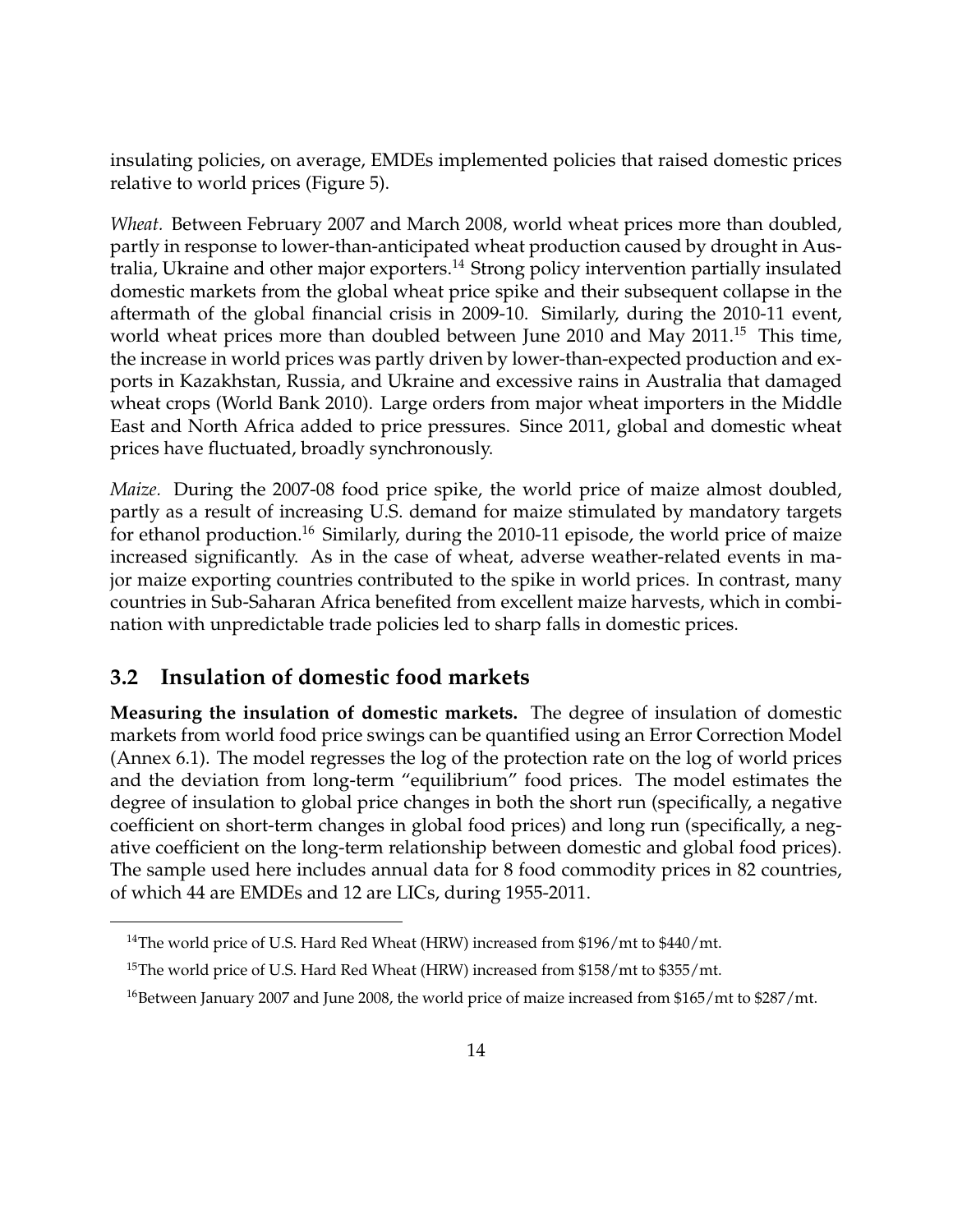**Estimates of short-term insulation.** Estimates point to considerable short-term insulation in markets for key staple foods such as rice and wheat (Figure 4). Among these key staples, insulation is the highest for rice. In the short run, a 1 percent increase in global rice, wheat, and maize prices is associated with an increase in domestic prices of 0.6 percent, 0.7 percent, and 0.8 percent, respectively.

**Effectiveness of insulating policy measures.** Certain types of interventions in markets for staple foods have raised volatility in domestic markets. For example, during the 2008- 09 food price spike, several African countries intervened using food pricing, marketing, and trade policies to stabilize domestic maize markets. Countries that intervened most intensively experienced the highest domestic price volatility, mostly because of the ad hoc and unpredictable nature of these interventions (Chapoto and Jayne 2009).<sup>[17](#page-2-0)</sup> The use of an export ban during food price spikes, possibly related to a domestic drought, illustrates the trade off between different policy instruments:

- *Ensuring food security.* By restricting the sale of food for exports, an export ban increases domestic supply and dampens domestic food price increases. This can help net-food buyers access food.
- *Alleviating poverty.* Net food-selling farmers are likely to be hardest-hit by a drought. An export ban reduces their ability to mitigate their production losses with higher incomes from higher prices. If these farmers are among the poorer segments of the income distribution, the export ban will likely increase poverty, as it did in Zambia during the 2016-17 El Niño event (Al-Mamun et al. 2017).
- *Volatility.* While export bans may alleviate pressures during a specific situation, they heighten domestic price volatility by preventing domestic shocks from being dissipated through changes in trade. If bans are backed up by stockholding measures such as those used in India, they can be consistent with domestic price stabilization, although the fiscal costs of this policy approach tends to be high relative to that of price insulation (Gouel, Gautam, and Martin 2016).

**Synchronous policy measures.** While individual countries can succeed at insulating their domestic markets from short-term fluctuations in global food prices, their combined policies may make global food prices more volatile. Government interventions tend to increase consumption and reduce production during price spikes and support production

<sup>&</sup>lt;sup>17</sup> After abstaining from the use of interventions in staple food markets for several years, policymakers in Eastern and Southern Africa used extensively pricing, marketing, and trade policy tools during the 2015-16 agricultural season to contain the impact of an El Niño-induced decline in output and food security (Al-Mamun et al. 2017; Tschirley and Jayne 2010).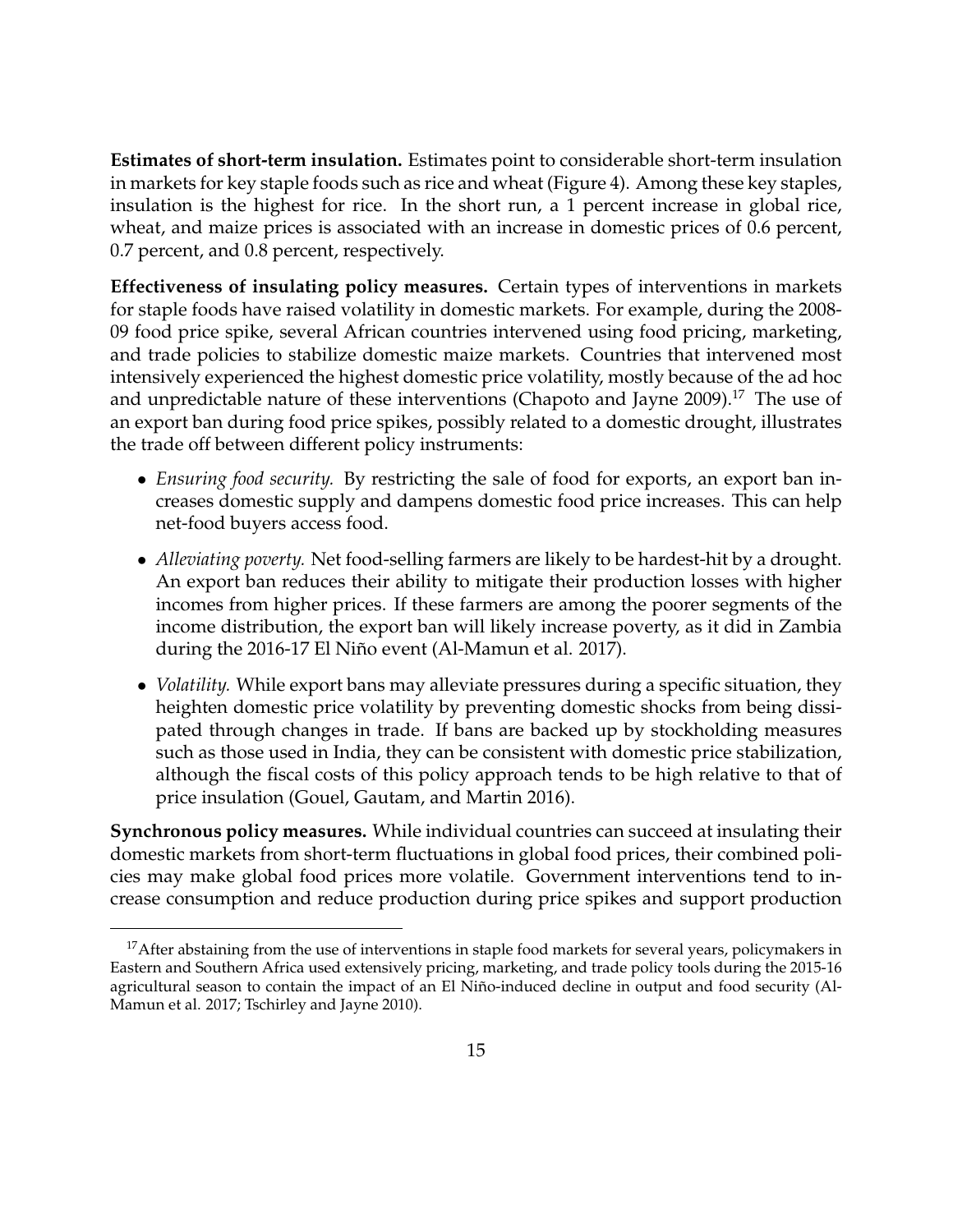and discourage consumption during price plunges. During price spikes, this results in higher import demand and, hence, higher global demand that further drives up global prices. During price plunges, it encourages greater exports from each country and, hence, greater global supply that further depresses prices. Only countries that insulate themselves to an above-average degree are able to reduce the transmission of international price volatility to their domestic markets (Anderson, Martin and Ivanic 2017; Martin and Anderson 2012; Ivanic and Martin 2014b).<sup>[18](#page-2-0)</sup>

# **4 Poverty impact of the 2010-11 food price shock**

The impact of the 2010-11 food price shock on poverty is quantified in two steps. The first step estimates the degree of policy intervention by countries (Anderson, Ivanic, and Martin 2014). In the second step, these estimates are fed into a computable general equilibrium (CGE) model in combination with household models for 285,000 households from 31 countries to determine the impact of policy interventions on poverty (Annex 6.3; Laborde, Robichaud and Tokgoz 2013). Two scenarios are compared. In the first scenario, the impact of countries' own interventions on poverty is considered. In the second scenario, the combined effect of all policy interventions on global food markets and their feedback to domestic poverty is quantified.

#### **4.1 Impact of policy interventions on global and domestic prices**

**Quantifying policy interventions.** A primary shock, such as a weather shock, is assumed to generate initial production shortfalls that are calibrated to match the observed changes in protection rates and world prices shown in Figure  $6<sup>19</sup>$  $6<sup>19</sup>$  $6<sup>19</sup>$  In attempting to insulate domestic markets from the increase in world prices, governments take offsetting trade measures, such as the introduction of export bans (food exporters) or the reduction of import duties (food importers). These policy responses are calibrated to match the observed protection rates and world price increases in 2010-11. As the model distinguishes between domestic and imported goods, two potential policy instruments are considered—an import duty (or

<sup>&</sup>lt;sup>18</sup>Consistent with Martin and Anderson (2012) and Anderson, Ivanic, and Martin (2014).

<sup>&</sup>lt;sup>19</sup>For example, a negative production shock of 55 percent for rice, 27 percent for wheat, and 35 percent for maize in advanced economies and Russia generates an increase of 10 percent in average world prices for these commodities.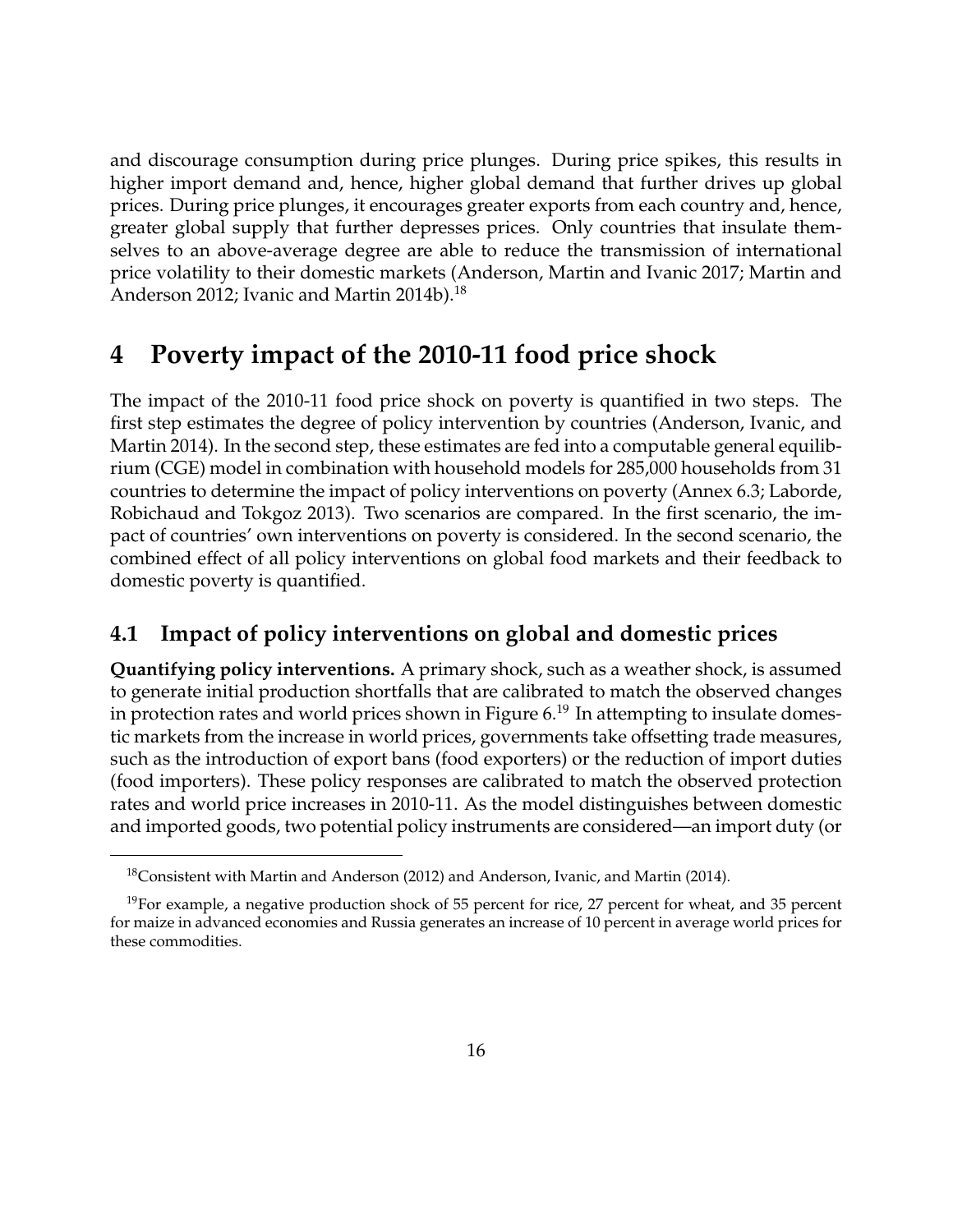

Figure 6: The extent of government interventions during the 2010-11 food price spike







(D) Change in LIC protection rates, 2010-11



Source: Ag-Incentives Database.

Note: Estimates based on the methodology described in Annex 6.2. Changes in the rates of protection are presented in the form:  $T_i = \Delta t/(1 + t_0)$ , where t is the initial rate of protection (positive if an import tariff or export subsidy) and ∆ t is the change in this rate of protection. If the change in the rate of protection is negative during a period of rising world prices, countries are seeking to insulate their markets from the increase in prices. If it is positive, policymakers are compounding the increase in world prices with an increase in protection, which may be due to the correction of past "errors": If domestic prices fall below policymakers' desired long-run level of protection, or if a policy that insulated the domestic market from world markets and a subsequent exogenous shock—such as a harvest shortfall—has caused the domestic price to rise relative to the world price.

C.D. Median and interquartile range in the change for protection rates for rice, wheat, and maize in EMDEs (C) and LICs (D).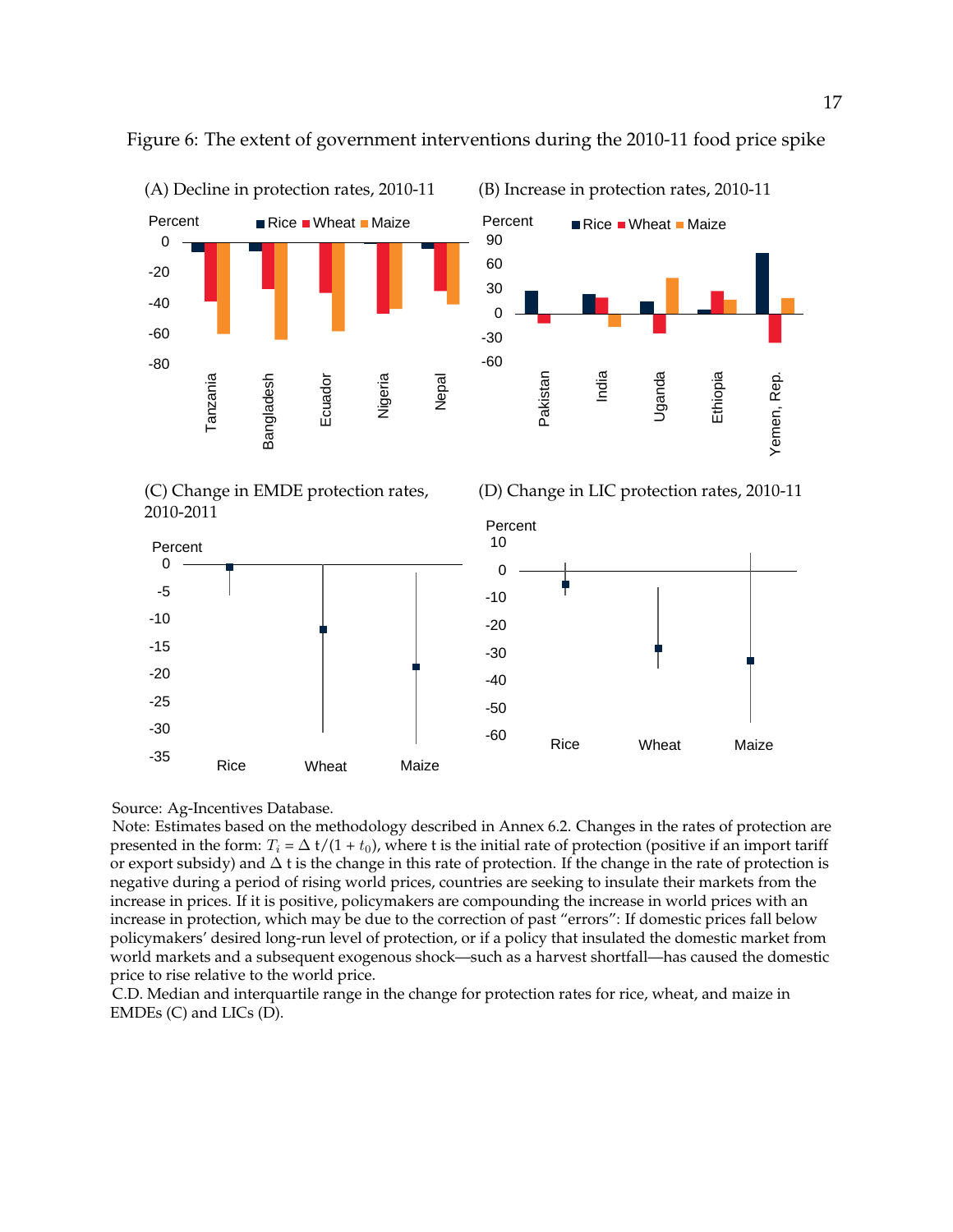subsidy) and an export subsidy (or tax).<sup>[20](#page-2-0)</sup> These measures, in turn, reinforce the original shock to world prices. The data used for quantifying the extent of trade policy interventions are taken primarily from the Ag-Incentives Consortium database reflecting changes in domestic and world prices for 57 countries and 68 agricultural and food commodi-ties during 2005-2015.<sup>[21](#page-2-0)</sup> Where data from the Ag-Incentives database were unavailable, alternative data were used from FAOSTAT, GIEWS and Fewsnet. Overall, this analysis covers 24 major food producing and consuming countries, using data on household income sources and spending patterns from 2011. Of these, 18 are EMDEs and 6 are LICs.

**Impact of policy interventions on global prices.** During the food price spike of 2010-11, world prices of maize, wheat and rice rose by 44, 39, and 6 percent, respectively, but domestic prices considerably less (Figure 4). Model results suggest that the combined action of government policies amplified global wheat and maize price increases, accounting for about 40 percent of the increase in world price of wheat and one-quarter of the increase in the price of maize. In contrast, combined policy action reduced the rice price surge compared to a non-action scenario.<sup>[22](#page-2-0)</sup>

*Rice.* Some countries (e.g., Bangladesh, Nepal, Panama, Tanzania and Zambia) reduced trade barriers to partially offset the rise in world rice prices. However, important net rice exporters such as India, Pakistan, and Yemen implemented policy interventions that, ultimately, raised domestic rice prices more than the increase in world prices. In India, the world's second-largest rice producer, quantitative restrictions imposed in 2007 initially prevented domestic price increases. However, the subsequent abolition of export quotas in September 2011 resulted in a surge in exports and a rise in domestic prices. In Pakistan, heavy summer flooding that affected one-fifth of the country's land area and inflicted extensive damage to crops raised domestic rice prices relative to the world price over the same period. A large increase in domestic prices relative to external prices occurred in Yemen, amid persistent water shortages and a shift to less water-intensive non-staple

 $^{20}$ Many countries typically put in place flanking policies. In 2007-08, for example, Indonesia subsidized imports of wheat and rice, respectively, to hold down domestic consumer prices. To avoid subsidizing exports of the same goods, export restrictions were also introduced. Because rice, wheat, and maize are bulk commodities that are less strongly differentiated than manufactured products, two-way trade in these goods is unusual—except when there are regional differences in varieties (for example, Indian exports of Basmati rice and imports of Jasmine rice). Models of differentiated products are needed to adequately capture actual bilateral trade flows in these commodities (Thursby, Johnson, and Grennes 1986).

<sup>&</sup>lt;sup>21</sup>The data is available at www.ag-incentives.org.

 $^{22}$ This primarily reflects the elimination of export restrictions in India and the increased import protection in Pakistan, Indonesia, Uganda, and Yemen.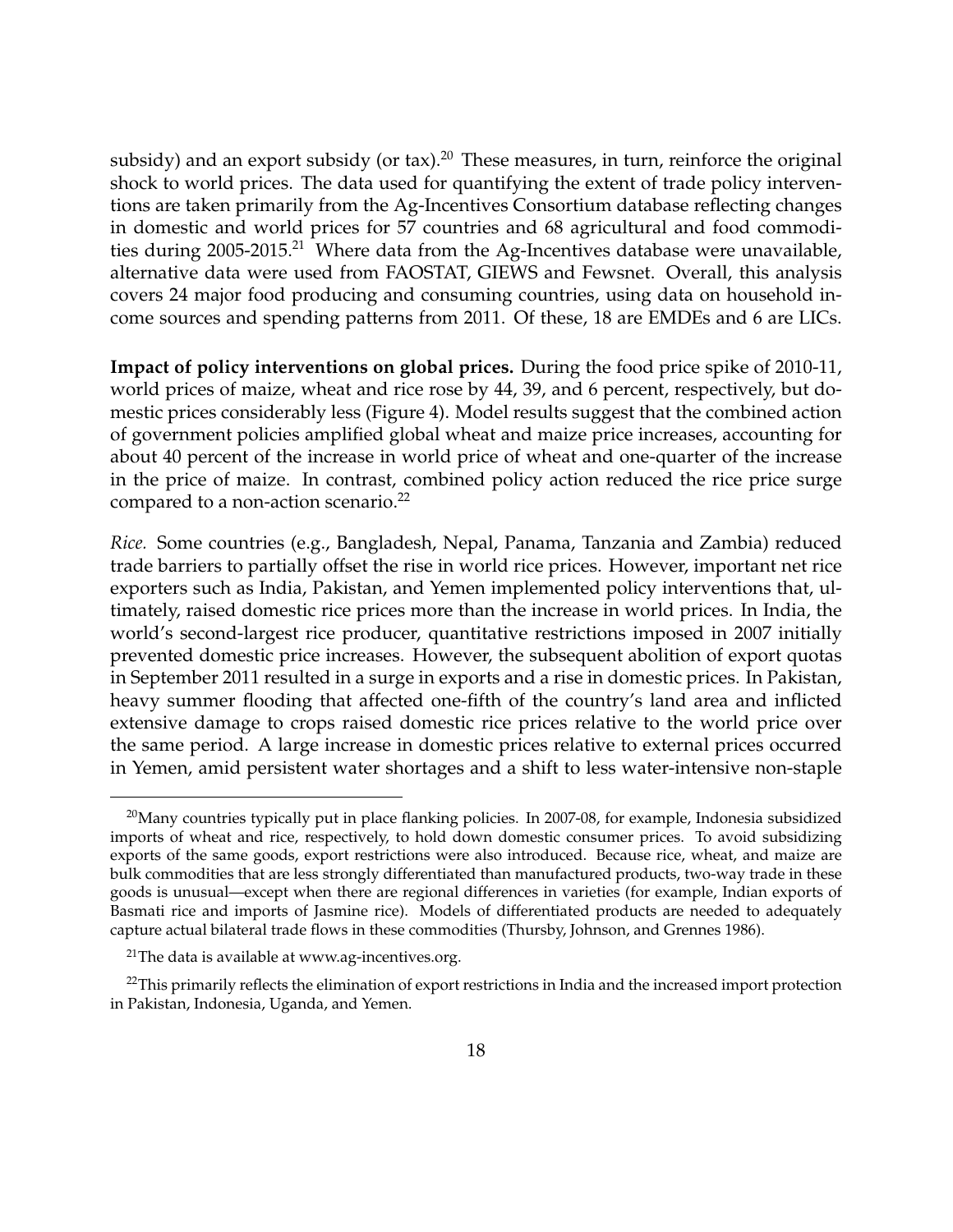crops and, in Ethiopia and Uganda, amid drought. The combined intervention of all countries dampened the increase in the world price of rice by about 50 percent compared to a scenario without insulation policies.

*Wheat.* Most EMDEs took measures to offset the increase in global wheat prices in 2010-11, broadly similar to those employed during the spike in wheat prices in 2007-08. Policymakers justified efforts to dampen the impact of the global wheat price spike by noting that the world wheat price spike partly reflected a catching up with rising domestic wheat prices.<sup>[23](#page-2-0)</sup> The combined intervention of countries accounted for close to 50 percent of the increase in the world price of wheat.

*Maize.* Although most countries insulated their domestic maize markets against maize price increase during 2010-11, there was considerable heterogeneity in policy responses. In Bangladesh, Ecuador, Malawi, Tanzania, and Zambia, protection rates fell, fully offsetting the rise in global maize prices. Ethiopia, Uganda, and Yemen increased protection rates or used policies that, in combination with domestic output shocks, amplified the increase in domestic prices.

#### **4.2 Impact of policy intervention on poverty**

**Poverty impact of hypothetical food price spikes without policy intervention.** A hypothetical 10 percent surge in rice, wheat, and maize prices raises the number of extreme poor living on less than \$1.90 per day by 0.22 percent or 2.1 million. Among staple foods, an increase in wheat prices raises the number of poor most (by 0.01 percentage points for a 10 percent wheat price increase). Rice price increases cause particularly large increases in the number of poor in Sub-Saharan Africa (0.13 percentage points). Finally, maize price increases tend to have a lesser impact on the number of poor.

**Poverty impact of 2010-11 food price spike with policy intervention.** When incorporating the effects of government intervention to reduce the pass-through of rising global to domestic prices, model results suggest that the food price spikes of 2010-11 still raised poverty in most countries (Figure 7). On average, the share of extreme poor living on less

 $^{23}$ Ethiopia is an exception, where domestic wheat prices rose 28 percentage points more than world prices during 2010-11. This reflected domestic supply shocks, combined with limited access to global wheat markets to alleviate shortages. In particular, wheat output fell by 10 percent in 2010-11 as a result of a fungus that destroyed the wheat harvest and lowered stocks in 2011. Wheat imports rose but were constrained by tight foreign exchange controls, effectively stopping private sector imports and ensuing that all grain imports are channeled through the state-owned Ethiopian Grain Trade Enterprise (Wakeyo and Lanos 2014; Negassa and Jayne 1997).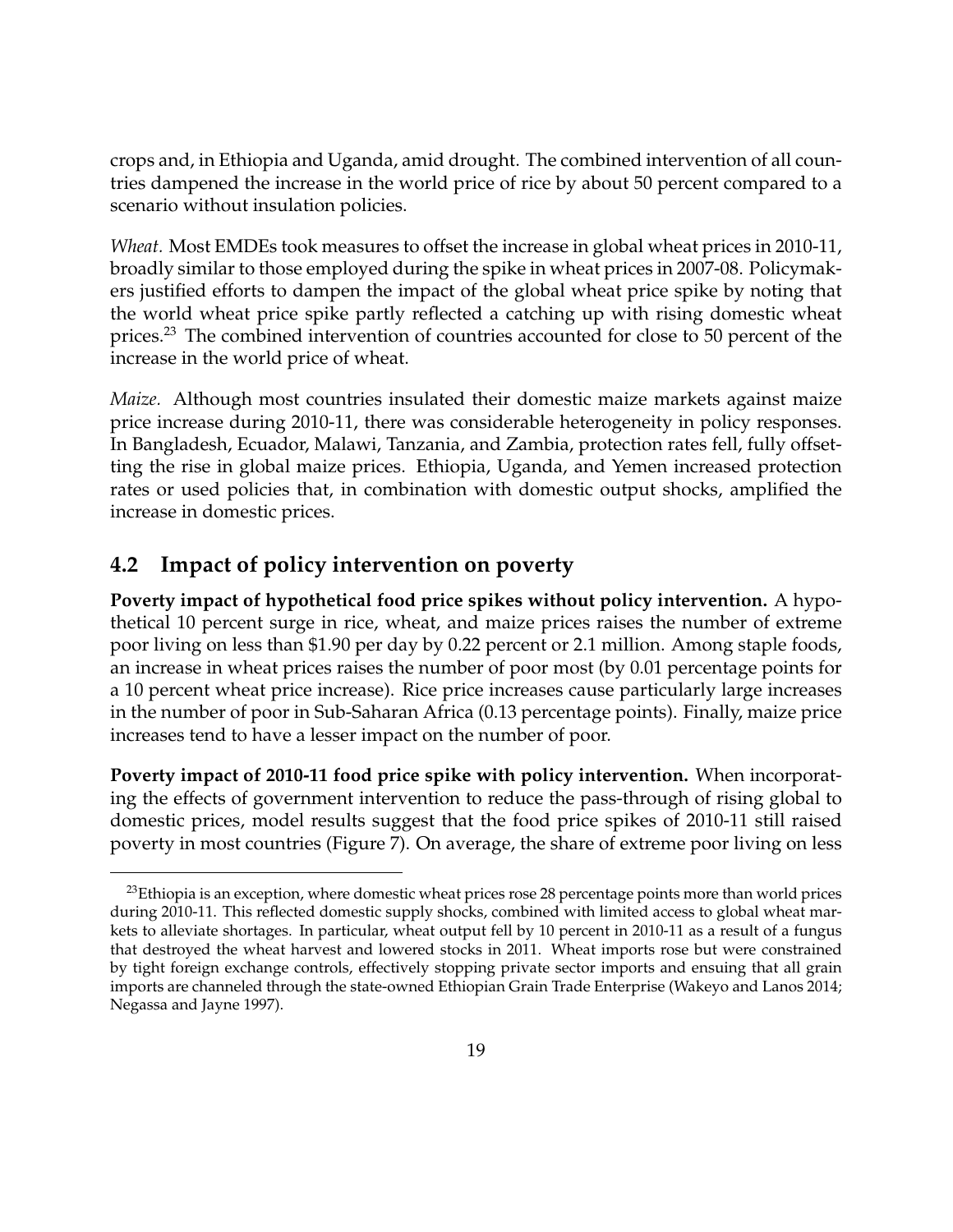

(A) Global poverty impact of a 10 percent rice, wheat, and maize price increase

Figure 7: Poverty impact of policies implemented during 2010-11 food price spike

(B) Global poverty impact of 10 percent rice, wheat, and maize price increase



(C) Regional poverty impact of the 2010-11 food price shock

(D) Global poverty impact of policy responses to the 2010-11 food price shock





Millions

Note: Based on estimates using the MIRAGRODEP computable general equilibrium model described in Annex 6.3.

A. Change in the poverty headcount measured at \$1.90 per day.

SSA SAR EAP MNA LAC

A.C. EAP = East Asia and Pacific; LAC = Latin America and the Caribbean; MNA = Middle East and North Africa; SAR = South Asia; SSA = Sub-Saharan Africa.

C.D. Assuming increases in the price of maize, rice and wheat as represented in Figure 4.D and based on a poverty line of \$1.90 per day.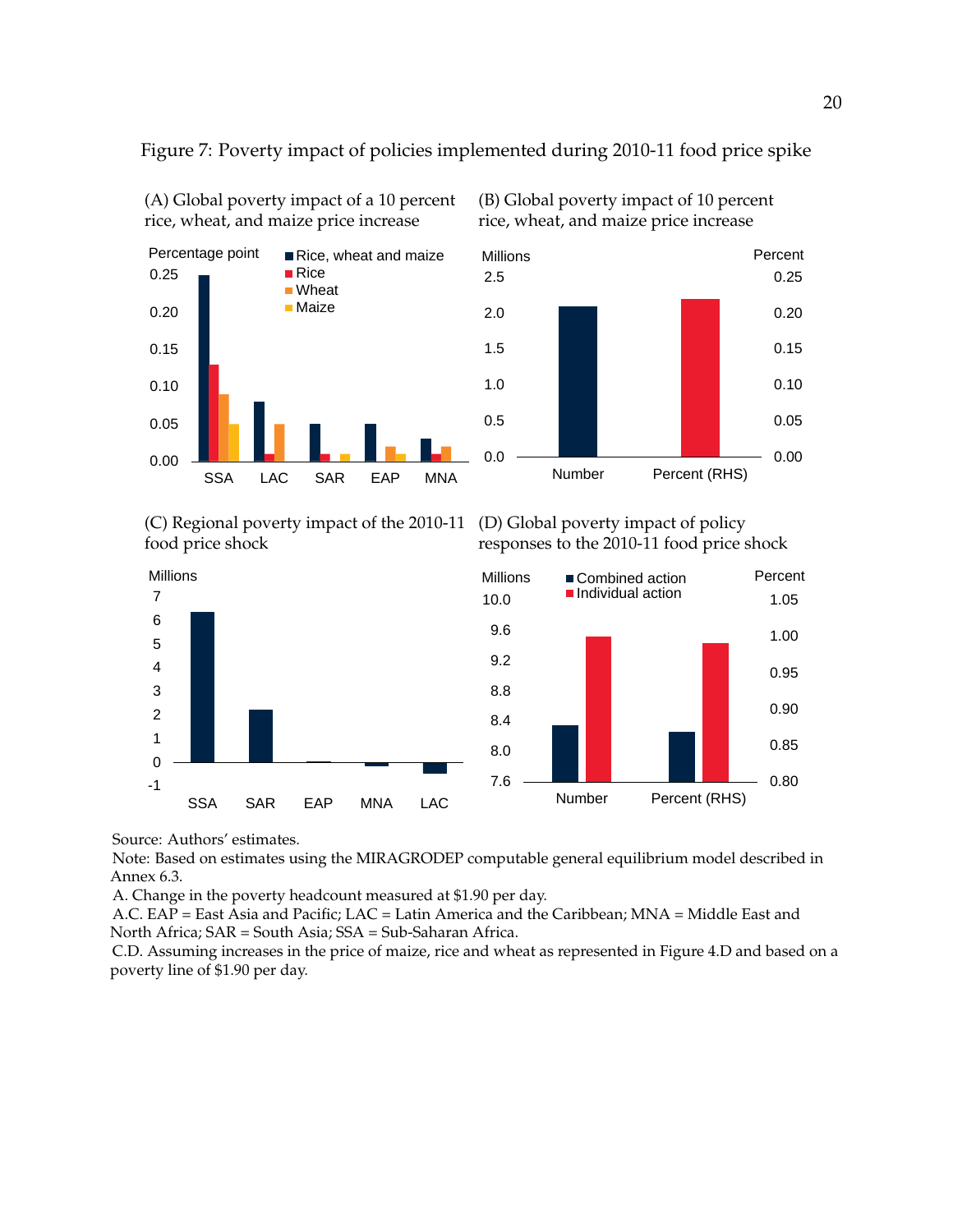than \$1.90 per day increased by 0.12 percentage point from 13.7 percent. This is equivalent to an additional 8.3 million, or a 1 percent increase in the number of extreme poor.

**Heterogeneity in poverty impact.** The increase in world food prices, combined with government intervention, was most strongly felt in countries such as India and Uganda, where the extreme poor tend to be net food-buyers whose real incomes declined.<sup>[24](#page-2-0)</sup> The poverty impact of the 2010-11 food price spike on some regions such as East Asia and the Pacific (EAP), and Latin America and the Caribbean (LAC) is estimated to have been limited: low rates of poverty combined with the benefits of the price increase for countries that are heavy exporters of rice (EAP) or maize (LAC) offset some of the losses incurred due to the increase in prices. Even in Sub-Saharan Africa—the region that accounts for two-thirds of the global increase in poverty—countries like Ethiopia and Nigeria implemented insulation policies that reduced poverty.

**Comparison with 2007-08 food price shock.** These poverty impacts are less pronounced than those induced by the 2007-08 food price shock. The 2007-08 food price shocks may have increased extreme poverty by 105 million (Ivanic and Martin 2008). Government policies reduced poverty impacts and their combined effect was close to zero (Anderson, Ivanic, and Martin 2014). The difference in poverty impacts reflects the greater severity of the 2007-08 price shocks, the stronger transmission of price changes from world to domestic markets and higher initial poverty rates (the poverty headcount in India, for instance, fell from 31 percent in 2009 to 21 percent in 2011).<sup>[25](#page-2-0)</sup> While the 2007-08 event was led by rice prices, exacerbated by export restrictions imposed by major rice producers, the 2010-11 food price surge was led by maize and wheat prices, triggered by adverse weather events in major wheat and maize producers in Australia and the Black Sea Basin. During 2007-08, large rice consumers, such as India, imposed export restrictions to contain domestic rice price increases. These were gradually unwound over the following years. In 2010-11, some large wheat and maize producers, such as Russia and Ukraine, introduced export restrictions and import bans to contain domestic price pressures.

 $24$ Results reported here do not take into account the impact of safety-net programs such as India's Public Distribution System, which distributes food to poor households at fixed prices.

<sup>&</sup>lt;sup>25</sup>World Bank (2012) estimate that the 2010-11 food price spike increased the number of poor by 50 million in the short run, and by 34 million in the long run. These higher estimates do not explicitly account for insulation policies and consider price increases of a wider range of food commodities (also beef, chicken, dairy, vegetable oils and soybean prices). In addition, there is uncertainty around poverty estimates due to systematic measurement errors in household surveys that may bias the poor's dependence on food purchases (Headey and Martin 2016). Finally, Jacoby (2016) and Jacoby and Dasgupta (2018) highlight the importance of accounting for the endogenous agricultural wage response and spillover effects to non-agricultural wages (also accounted for in this paper).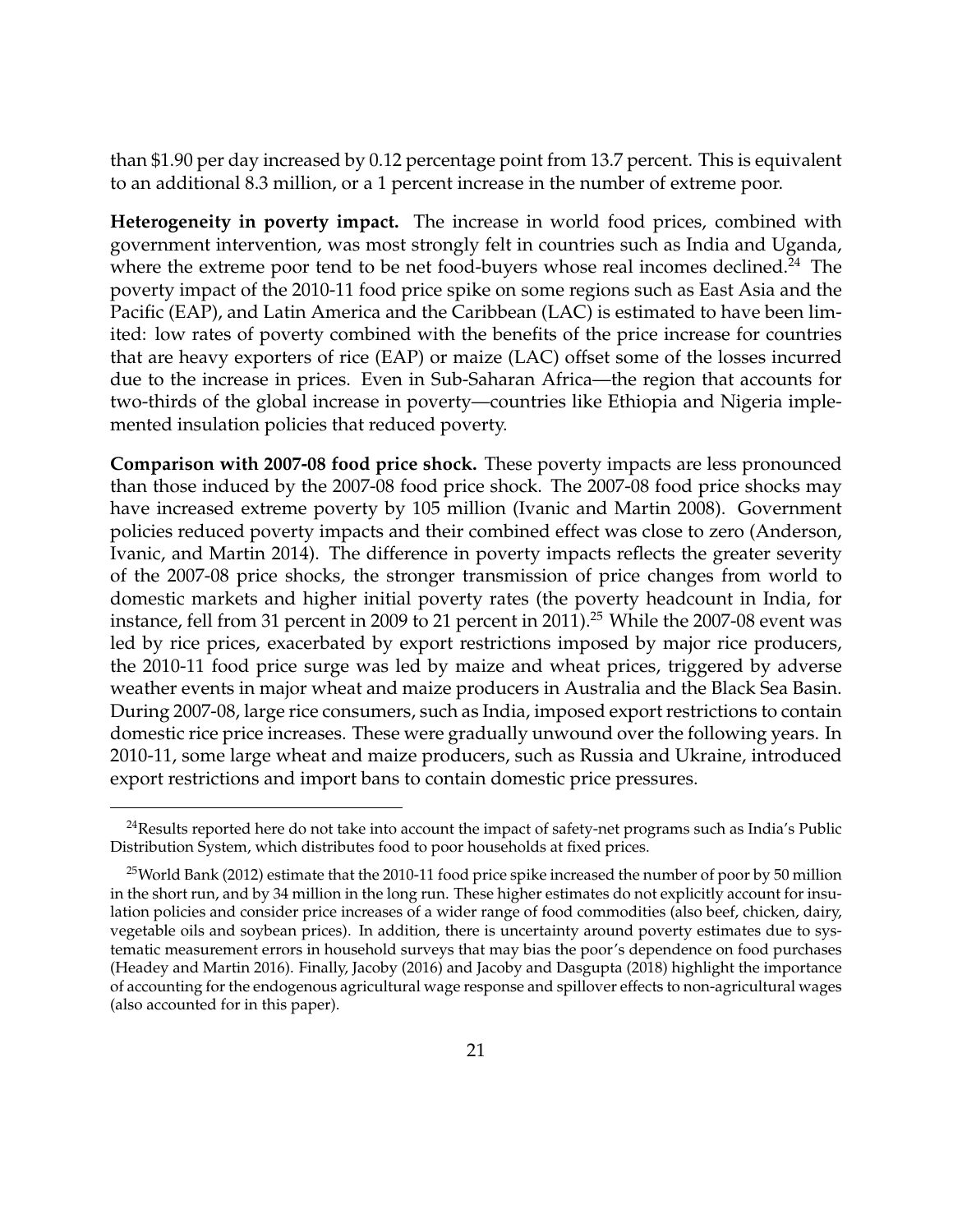# **5 Conclusions**

During the 2010-11 food price shock, coming in short succession after the 2007-08 surge in food prices, many countries used trade policies to insulate domestic markets from the increase in world prices. While each country's policies can dampen domestic price movements, the combined use of policies by many countries increases global food price volatility. For example, widespread insulation policies accounted for 40 percent of the increase in world wheat prices and one-quarter for world maize prices. The increase in food prices combined with government policy responses in 2010-11 raised global poverty by almost 1 percent (8.3 million).

These findings highlight that the use of trade policy interventions to insulate domestic markets from food price shocks compounds the volatility of international prices and may not be effective in protecting the most vulnerable populations groups. Instead, targeted safety net interventions such as cash transfers, food and in-kind transfers, school feeding and public works programs can mitigate the negative impact of food price shocks on poor households. Measures such as crop and weather insurance, warehouse receipt systems, commodity exchanges and futures markets could also be used as risk management instruments. Additional policy interventions such as targeted nutrition and health programs can contribute to improving health outcomes in the medium term, while regulatory interventions (taxing unhealthy food) can improve health outcomes in the longer term.

More generally, in addition to targeted interventions it is important to ensure that countries have detailed strategic framework for food crisis response in place and that these programs are sufficiently resourced with administrative budgets. International financial institutions (IFIs) can assist countries to better target the people most vulnerable to a food price crisis. IFIs can also help countries identify practical mechanisms (including indicators) for monitoring nutritional and welfare outcomes, in measuring the impacts of food crises and mitigation programs, and work with them to implement those mechanisms. The private sector can play a crucial role in enhancing investments in food supply in the short and medium term (World Bank 2013), while better collaboration among public and private stakeholders can improve risk management and provide effective responses to reduce the impacts of extreme weather on agriculture (G20 2018).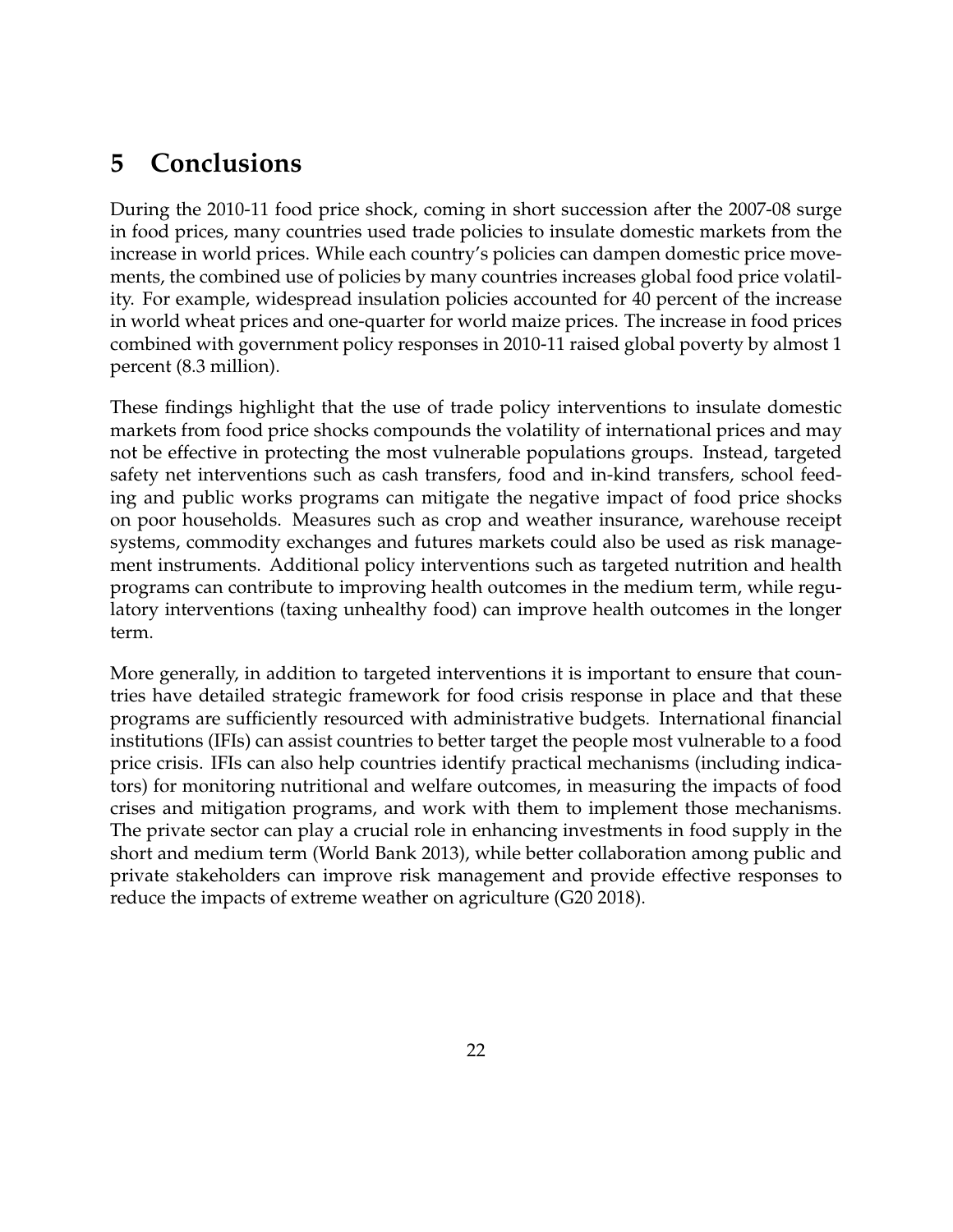#### **6 Annex**

#### **6.1 Error Correction Model**

The analytical framework used to represent the imperfect transmission of changes in international prices into domestic markets relies on an Error Correction Model (ECM) as described in Ivanic and Martin (2014). As noted by Nickell (1985), this model represents a situation in which policy makers seek to reduce both the costs of change, and the costs of being out of equilibrium. A simplified version model used by Ivanic and Martin (2014), expressed in logs, is:

$$
\Delta \tau = \alpha (p^{w} - p_{t-1}^{w}) + \beta [p_{t-1} - \gamma p_{t-1}^{w}],
$$

where p represents domestic prices;  $p^w$  world prices;  $\tau$  the rate of protection, approximated by (p- $p^w$ );  $\alpha$ ,  $\alpha$  < 0, the coefficient of price insulation ranging from 0 for countries that do no insulate against the rise in world prices, to -1 for countries that adopt policies that fully insulate domestic markets;  $\beta$ ,  $\beta$  < 0, the cost of being out of equilibrium or the speed with which polices achieve the target level of protection or at which policy makers move back toward this equilibrium after being forced away from it by a shock to world prices;  $\gamma$  determines the long run relationship between a country's protection and the global level of agricultural protection; and  $[p_{t-1} - \gamma \times p_{t-1}^w]$  is the deviation from the political-economy equilibrium. It depends on factors like income levels, exportable/importable status, the elasticity of import demand, and the share of real incomes gains from higher protection that will accrue to politically-organized producers (Anderson 1995; Grossman and Helpman 1994).

The database on Distortions to Agricultural Incentives (Anderson and Valenzuela 2008; Anderson and Nelgen 2013) is the main data source for estimating the ECM model. It includes estimates of domestic and world price levels which also determine the level of protection. The price data used in the model capture both natural shocks (oil prices, weather events) as well as the impact of trade policy interventions the separate impact of which is not possible to disentangle. The model is estimated for eight food commodities with data for 82 countries, of which 26 are advanced economies, 44 EMDEs, and 12 LICs.

#### **6.2 Measuring the extent of trade policy interventions**

The approach to quantify the extent of trade policy interventions builds on that used in Anderson, Ivanic, and Martin (2014). It is assumed that a primary shock, such as weather shock, generates an initial change in domestic and world prices. In attempting to insulate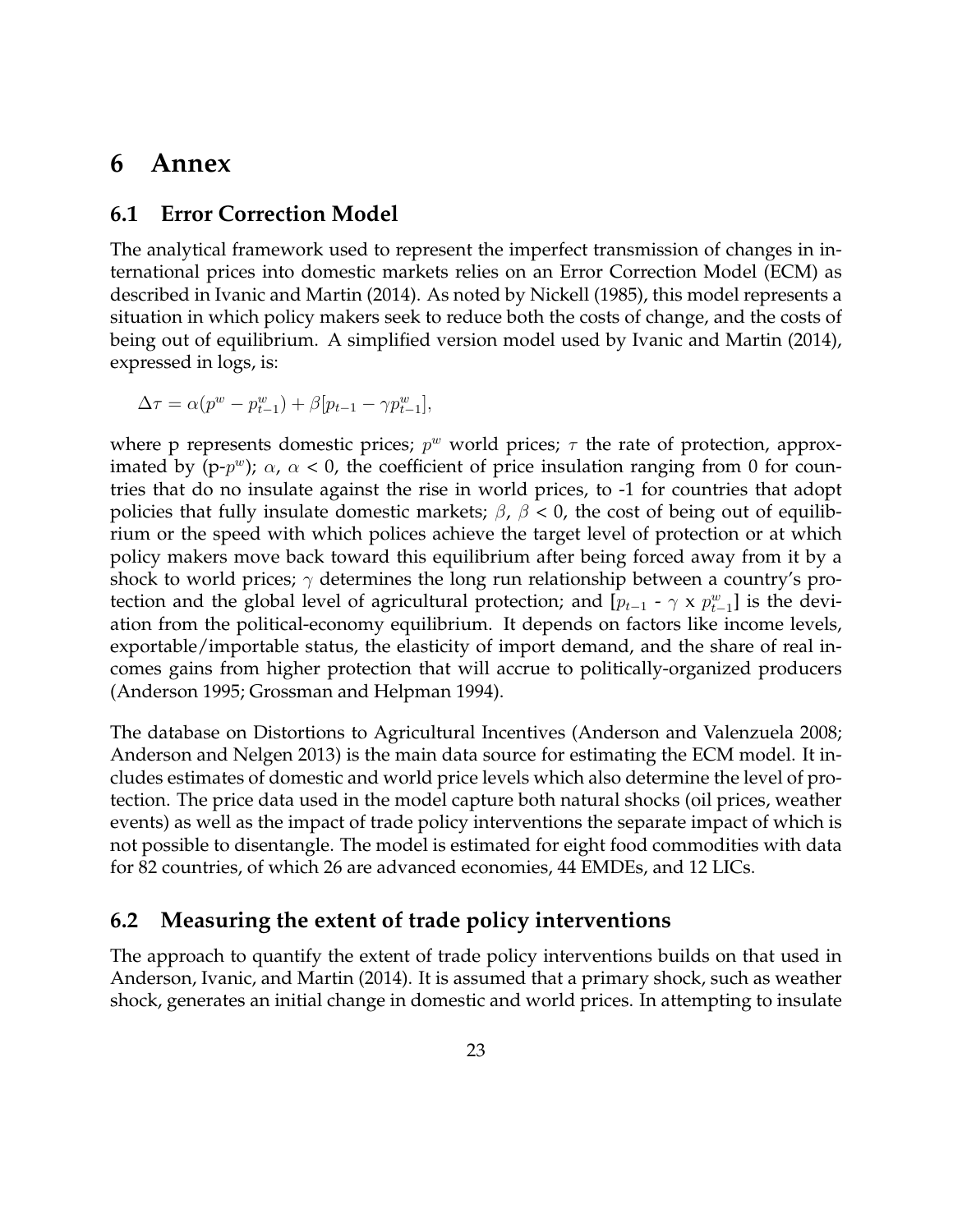consumers and producers from price increases, governments make offsetting changes in protection measures, such as the introduction of export bans or reduction in import duties. These measures, in turn, reinforce the original shock to world prices. When a country imposes an export restriction, the availability of food to the rest of the world is reduced, and this tends to push up world price. Similarly, when an importing country reduces its import tariffs, it increases the demand for imports and hence puts upward pressure on the world price.

The impact of the changes in trade policies can be distinguished from those of the primary shocks by in the following equation:

$$
\sum_i S_i(p_i) + v_i = \sum_i D_i(p_i)
$$

where  $S_i$  is supply in region i;  $D_i$  is supply in region i;  $p_i = p^*(1 + t_i)$  is the domestic price;  $p^*$  is the world price;  $t_i$  is a country-specific trade barrier such as a proportional tariff; and  $v_i$  is a random production shift variable for region i. Totally differentiating the equation above, rearranging, and expressing the results in percentage changes yields an expression of the impact of a set of changes in trade distortions on the world price:

$$
p^* = \frac{\sum_i H_i v_i + \sum_i (H_i \gamma_i - G_i \mu_i) T_i}{\sum_i (G_i \mu_i - H_i \gamma_i)}
$$

where  $p^*$  is the proportional change in the international price;  $v_i$  is an exogenous output shock such as might result from good or bad seasonal conditions;  $\mu_i$  is the elasticity of demand in market i;  $\gamma_i$  is the elasticity of supply in market i;  $G_i$  is the share at world prices of country i in global demand;  $H_i$  is the share of country i in global production, and  $T_i = (1 + t_i).$ 

In other words, the impact on the world price of a change in trade policies in country is given as a weighted average of the changes in trade distortions in different markets, with the weight on region i depending on the importance of that country in global supply and demand, as well as the responsiveness of its production and consumption to price changes in the country, as represented by  $\gamma_i$  and  $\mu_i$ .

It is thus assumed that elasticities of demand are equal between countries, i.e., that imported and domestic goods are perfect substitutes, and that there are no supply responses. Alternatively, one could allow for differentiation between imported and domestic products, as well as a limited supply response (Jensen and Anderson 2017). The result would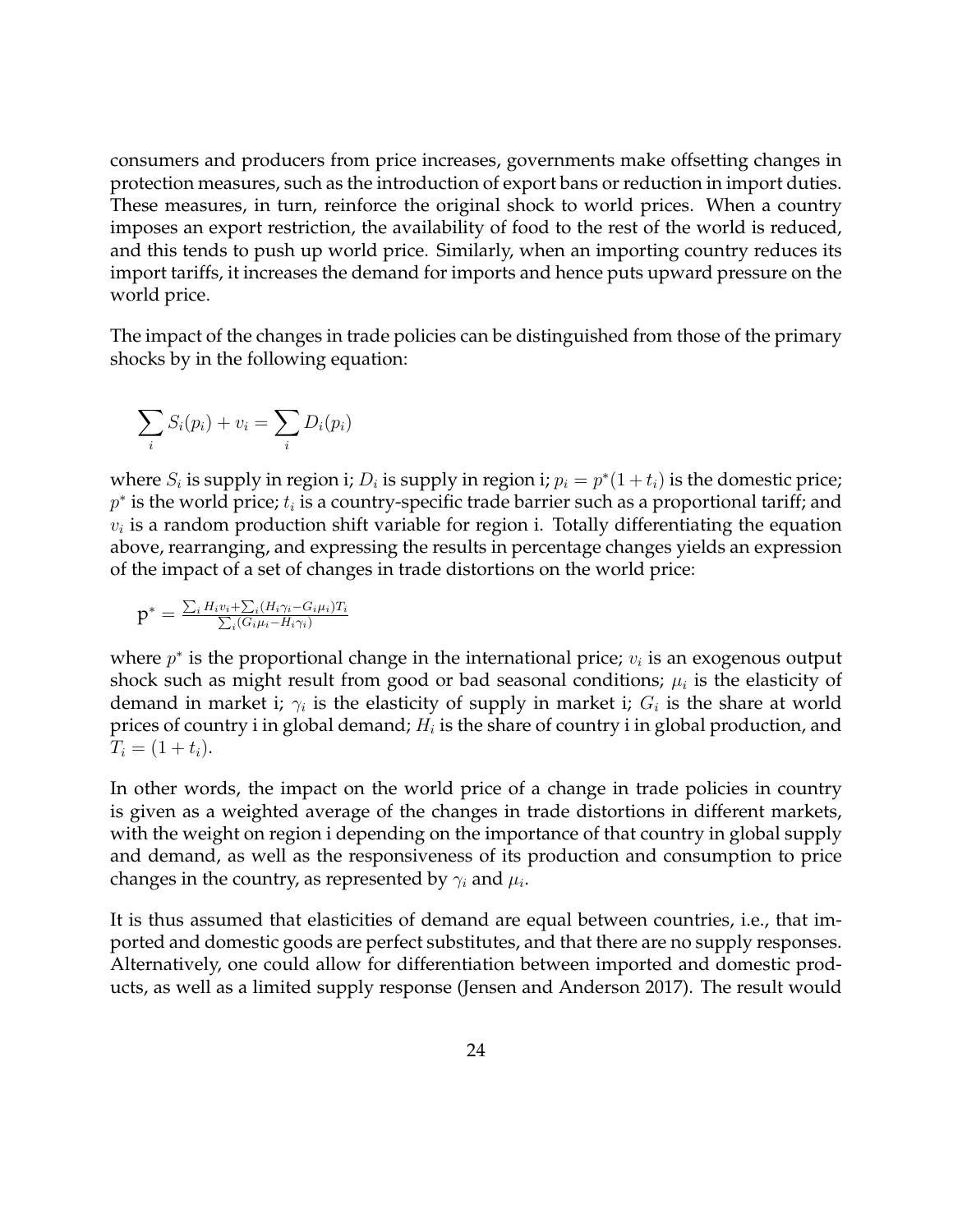be an expression with weights that depend on, for instance, the shares of imports in consumption in each market. However, the overall result is similar in expressing the change in world prices as a weighted sum of changes in trade distortions.

Assuming away difficult-to-interpret interaction terms, all proportional changes are converted into log changes in  $T_i$ ,  $p_i$  and p as:

 $p_i = p + T_i$ 

Changes in relative prices are measured as in the Agricultural Incentives database and capture a wide range of policy measures used to assess agricultural trade distortions including tariffs, export subsidies, export taxes, export bans and import subsidies.

Estimates of change in the rate of protection are presented in the form:

$$
\mathbf{T}_i = \frac{\Delta t}{1+t_0}
$$

where t is the initial rate of protection (positive if an import tariff or export subsidy), and ∆t is the change in this rate of protection.

If products are homogeneous, and a country is small, the change in ∆t represents the change in the domestic price of the good. Additionally, if  $T_i$  is negative in a period of rising world prices, countries are seeking to insulate their markets from the increase in prices. If it is positive, policy makers are compounding the increase in world prices with an increase in protection. This may be due to the correction of past "errors". This might occur if domestic prices fall below policy makers' desired long-run level, or if policy insulated the domestic market from world markets and an exogenous shock—such a harvest shortfall—has caused the domestic price to rise relative to the world price. Such insulation patterns have been observed in the maize markets in many African countries (Chapoto and Jayne 2009).

#### **6.3 The MIRAGRODEP model**

The analytical framework to measure the poverty implications of the 2010-11 food price spike relies on the MIRAGRODEP model (Laborde, Robichaud, and Tokgoz 2013). MIRA-GRODEP is a dynamic, multi-country, and multi-sector computable general equilibrium (CGE) model that extends the standard CGE modelling framework with household surveys for more than 31 countries and 285,000 representative households to capture the poverty impact of different policy shocks. The model relies on GTAP 9, a global database for 2011. The GTAP database includes input-output tables linked by bilateral trade flows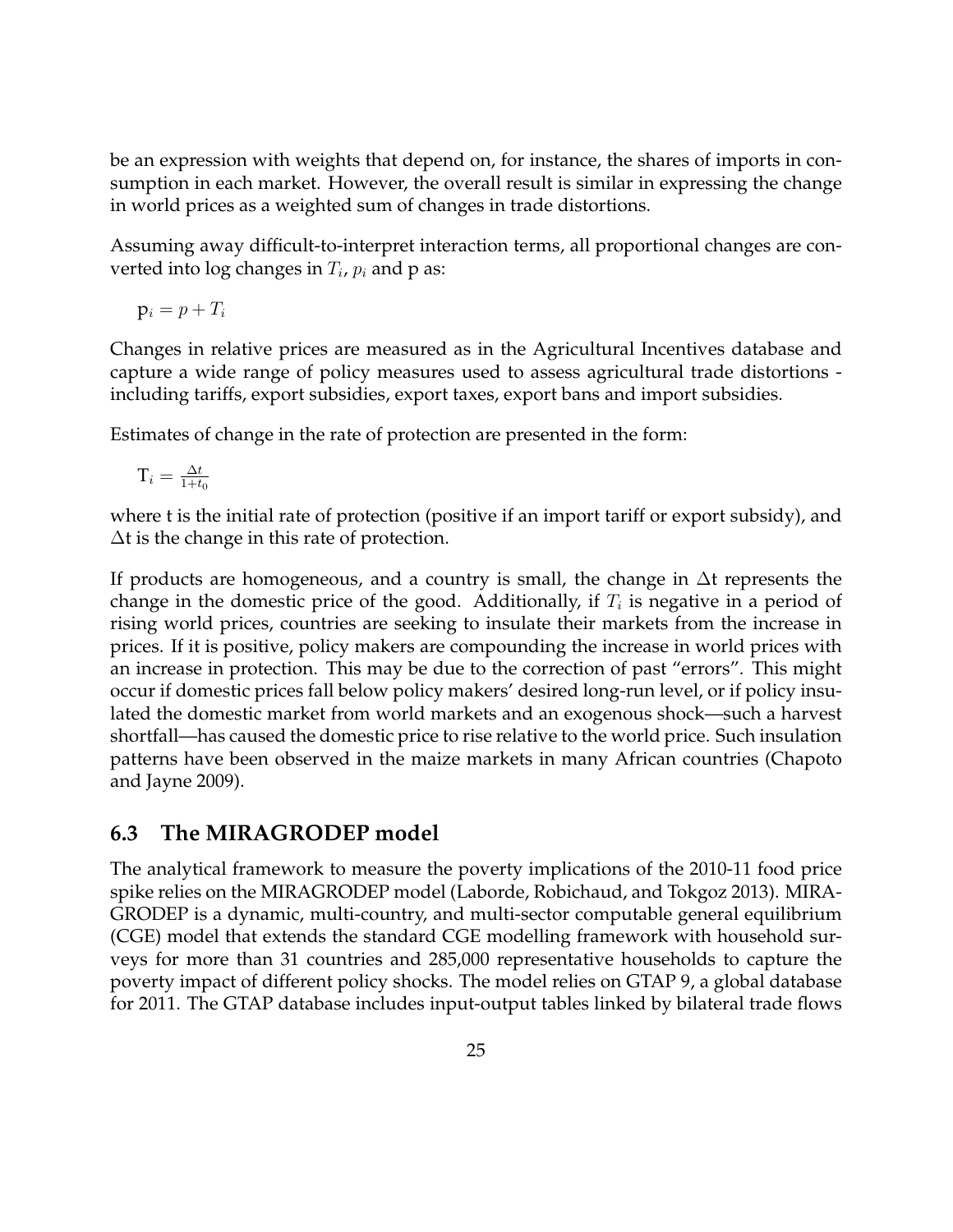for 140 regions (countries or country aggregates) and 57 sectors. For the purposes of the simulations these countries and sectors were aggregated into 31 countries/regions and [10] sectors among which rice, wheat, and maize are represented separately.

On the supply side, the production function is a Leontief function of value-added and intermediate inputs. The intermediate inputs are represented by a nested, two-level constant elasticity of substitution (CES) function of all goods. Based on this, substitutability exists between intermediate goods, but these are more substitutable when they are in a same category (such as agricultural inputs or service inputs). Value-added is also represented by a nested structure of CES functions of unskilled labor, land, natural resources, skilled labor, and capital. This nesting allows the modeler to incorporate some intermediate goods that are substitutes of factors, such as energy or fertilizers.

On the demand side, a representative consumer is assumed to have a constant propensity to save. The remaining national income is used for the purchase of final consumption goods. Consumers' preferences are represented by a linear expenditure system–constant elasticity of substitution (LES–CES) function, calibrated based on the U.S. Department of Agriculture Economic Research Service (ERS/USDA) income and price elasticities to best reflect non-homothetic demand patterns with changes in revenue. Given an increase in the price staple foods such as rice, wheat or maize, consumers substitute away to consume other food products. Armington elasticities, which measure the elasticity of substitution between products of different countries, are drawn from the GTAP database and are assumed to be the same across regions.

Factor endowments are assumed to be fully employed. The supply of capital goods is modified each year because of depreciation and investment. New capital is allocated among sectors according to an investment function. Growth rates of labor supply are fixed exogenously. Land supply is endogenous and depends on the real remuneration of land. Skilled labor is the only factor that is perfectly mobile; unskilled labor is imperfectly mobile between agricultural and nonagricultural sectors according to a constant elasticity of transformation (CET) function. Unskilled labor's remuneration in agricultural activities is different from that of nonagricultural activities. The only factor whose supply is constant is the natural resources factor. It is, however, possible to endogenously change the factor endowment in the baseline in order to reflect long-term depletion of resources with respect to a price trajectory.

The poverty impact is captured through a top-down approach using a dataset of household surveys for more than 31 countries and 285,000 representative households. The impact of a policy shock on poverty depends on price changes, the relative reliance of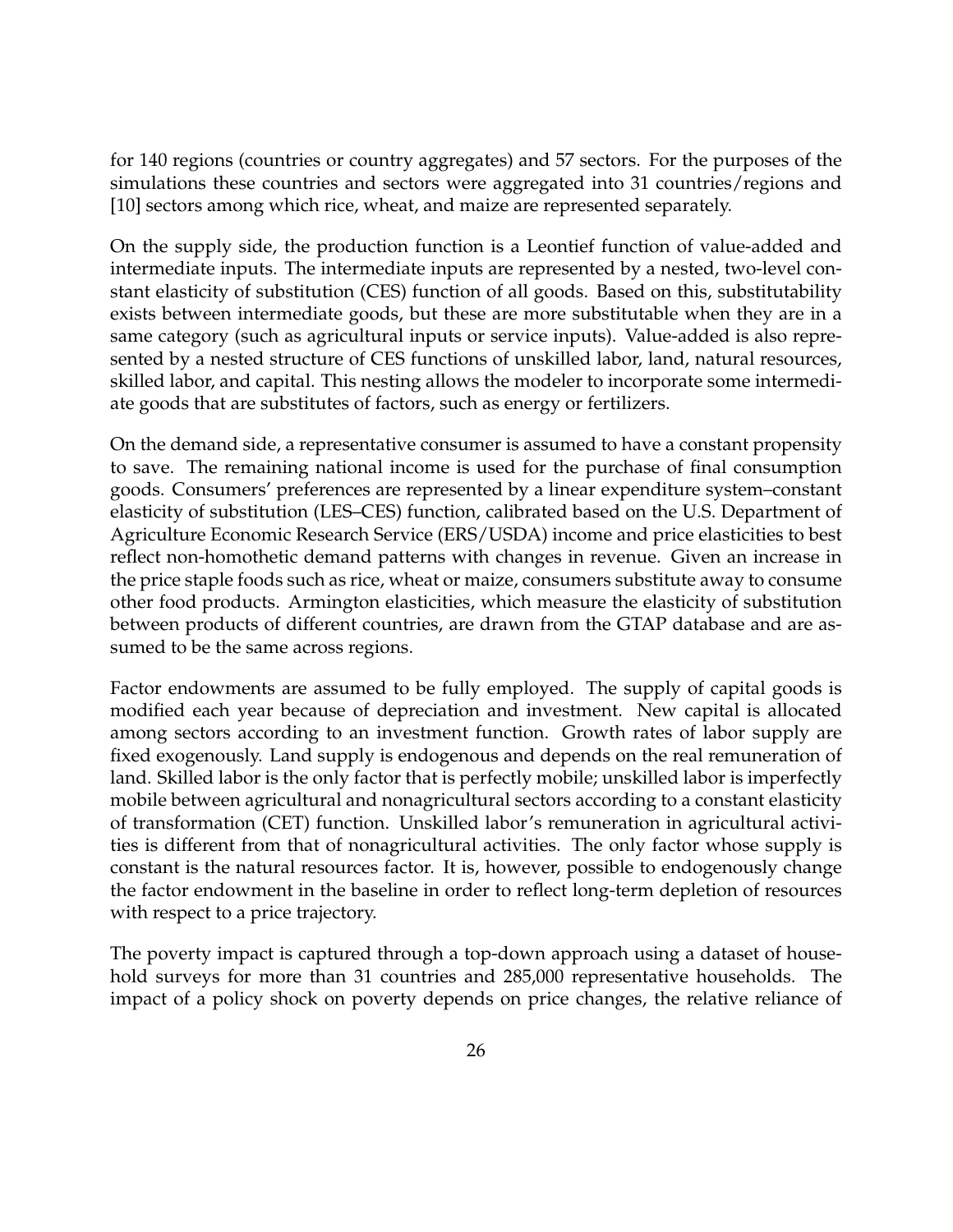households on the consumption of individual staple foods and the net food buying status of households in different segments of the distribution (Deaton 1989).

Beyond the standard features of a global dynamic CGE model, the MIRAGRODEP model includes several improvements: sub-national land markets (agro-ecological zones or administrative districts) and endogenous land supply; poverty analysis through either a top-down approach for global coverage or a bottom-up approach (for a subset of countries); dual-dual approach for formal/informal and rural/urban labor markets (Stifel and Thorbecke 2003); a consistent aggregator for trade policies (Laborde, Martin, and van der Mensbrugghe 2017); differentiated datasets on actual trade and farm policies and existing policy space for scenario design and endogenous policy responses; macro nutrient (calories, fats, proteins) accounting system based on FAOSTAT food balance sheets and a global Input-Output matrix; and sensitivity analysis framework based on Monte-Carlo simulations.

While the elasticities of substitution for rice, wheat, and maize used in this model, are higher than for manufactured goods, they are not infinite as assumed using the perfect substitutes model (Thursby, Johnson, and Grennes 1986). This specification has important implications for both the economy-wide analysis and at the household level. Given these assumptions, an increase in the price of an imported good has a muted impact on the domestic consumer price of that good. Since, with the Armington assumption—imported goods differentiated based on their country of origin—, the composite price of the consumer good is weighted by the shares of domestic and imported goods, the impact of a unit change in the world price, or in trade policy, is given by the share of imports in total consumption. Because the share of imports in total consumption of staple foods is typically small, the impact of trade policy on consumer prices is much more muted than under the assumption of perfect substitution used in Anderson, Ivanic, and Martin (2014). On the production side, the assumption that each country's export product is the same as the products sold domestically means that changes in export trade policies will have a more direct impact on producer prices if the country is an exporter and not too large in the markets it supplies.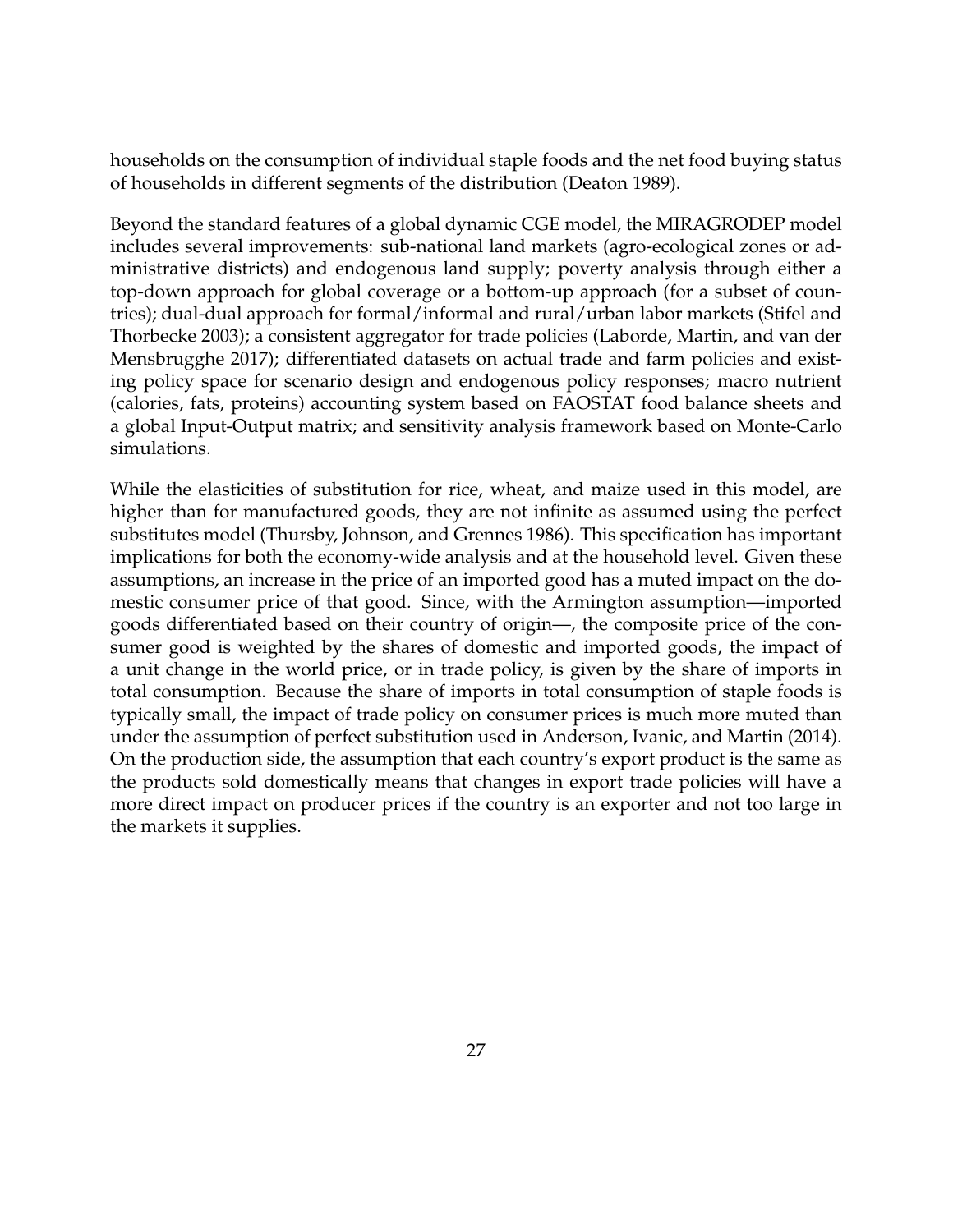# **7 References**

Akiyama, T., J. Baffes, D. F. Larson, and P. Varangis. 2001. Commodity Market Reforms: Lessons of Two Decades. Washington, DC: World Bank.

Aksoy, M. A., and J. C. Beghin. 2004. Global Agricultural Trade and Developing Countries. Washington, DC: World Bank.

Aksoy, A., and B. Hoekman. 2010. Food Price and Rural Poverty. Washington, DC: World Bank.

Al-Mamun, A., A. Chapoto, B. Chisanga, W. Martin, and P. Samboko. 2017. "El Niño Impacts and Trade Policy Responses on Grain Markets and Trade in Eastern and Southern Africa." Mimeo. International Food Policy Research Institute, Washington, DC.

Anderson, K. 1995. "Lobbying Incentives and the Pattern of Protection in Rich and Poor Countries." Economic Development and Cultural Change 43 (2): 401-23.

Anderson, K., M. Ivanic, and W. Martin. 2014. "Food Price Spikes, Price Insulation and Poverty." In The Economics of Food Price Volatility, edited by J. P. Chavas, D. Hummels, and B. Wright. Chicago: University of Chicago Press.

Anderson, K., and S. Nelgen. 2011. "Trade Barrier Volatility and Agricultural Price Stabilization." World Development 40 (1): 36-48.

Anderson, K., and S. Nelgen. 2013. "Updated National and Global Estimates of Distortions to Agricultural Incentives, 1955 to 2011." World Bank, Washington, DC.

Anderson, K., W. Martin, and M. Ivanic. 2017. "Food Price Changes, Domestic Price Insulation and Poverty (When All Policymakers Want to be Above-Average)." In Agriculture and Rural Development in a Transforming World, edited by P. Pingali, and G. Feder. London: Routledge.

Anderson, K., and E. Valenzuela. 2008. "Estimates of Global Distortions to Agricultural Incentives, 1955 to 2007." World Bank, Washington, DC.

Barrett, C. 2013. Food Security and Sociopolitical Stability. Oxford: Oxford University Press.

Becker, T., and P. Mauro. 2006. "Output Drops and the Shocks that Matter." IMF Working Paper WP/06/172, International Monetary Fund, Washington, DC.

Chapoto, A., and T. S. Jayne. 2009. "Effects of Maize Marketing and Trade Policy on Price Unpredictability in Zambia." Security Collaborative Working Papers, Michigan State University, Department of Agricultural, Food, and Resource Economics.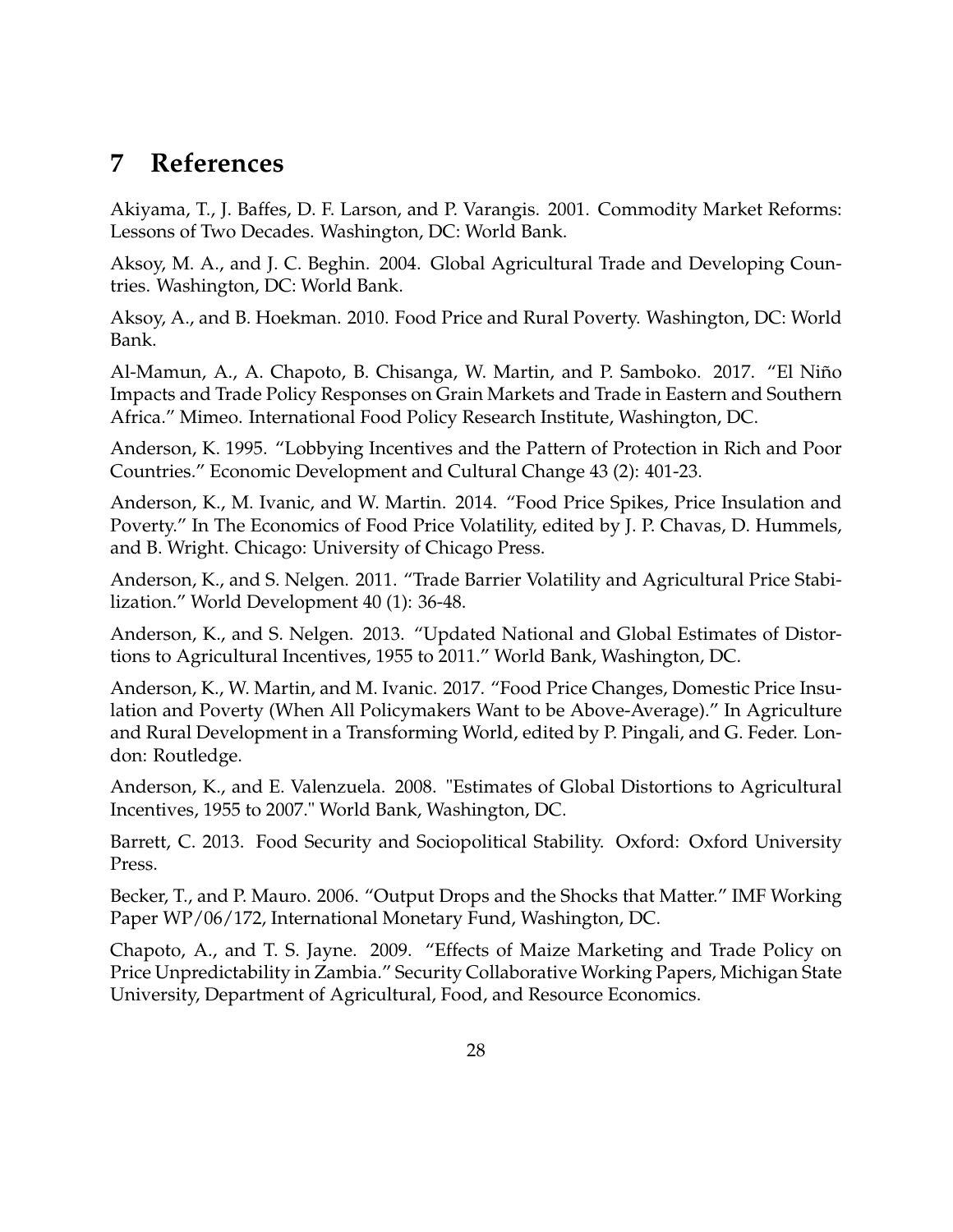Childs, N. W., and J. Kiawu. 2009. "Factors Behind the Rise in Global Rice Prices in 2008." U.S. Department of Agriculture, Economic Research Service.

Deaton, A. 1989. "Rice Prices and Income Distribution in Thailand: a Non-Parametric Analysis." Economic Journal 99 (395): 1–37.

Easterly, W., and S. Fischer. 2001, "Inflation and the Poor." Journal of Money, Credit and Banking 33 (2): 160-78.

Fukase, E., and W. Martin. 2017."Agro-Processing and Horticultural Exports from Africa." International Food Policy Research Institute, Washington, DC.

FAO, IFAD, UNICEF, WFP and WHO. 2018. The State of Food Security and Nutrition in the World 2018: Building Climate Resilience for Food Security and Nutrition. Rome, FAO.

Freund, C., and C. Ozden. 2008. "Trade Policy and Loss Aversion." American Economic Review 98 (4): 1675–91.

Gillson, I., and A. Fouad. 2014. Trade Policy and Food Security: Improving Access to Food in Developing Countries in The Wake of High World Prices. Washington DC: World Bank.

Giordani, P., N. Rocha, and M. Ruta. 2016. "Food Prices and the Multiplier Effect of Trade Policy." Journal of International Economics 101(1):102–22.

Gouel, C., and S. Jean. 2015. "Optimal Food Price Stabilization in a Small Open Developing Country." World Bank Economic Review 29 (1): 74-101.

Gouel, C., M. Gautam, and W. Martin. 2016. "Managing Food Price Volatility in a Large Open Country: The Case Of Wheat In India." Oxford Economic Papers 68 (3): 811–35.

G20 (Group of 20). 2018. "G20 Leaders' Declaration Building Consensus for Fair and Sustainable Development." G20 Meeting, Buenos Aires, Argentina.

Grossman, G., and E. Helpman. 1994. "Protection for Sale." American Economic Review 84 (4): 833-50.

Headey, D., and W. Martin. 2016. "The Impact of Food Prices on Poverty and Food Security." Annual Review of Resource Economics 8 (1): 329-351.

Ianchovichina, E., Loening, J., and C.A. Wood. 2014. "How Vulnerable are Arab Countries to Global Food Price Shocks?" The Journal of Development Studies 50 (9): 1302-1319.

IMF (International Monetary Fund). 2011. "Managing Volatility: A Vulnerability Exercise for Low-Income Countries." International Monetary Fund, Washington, DC.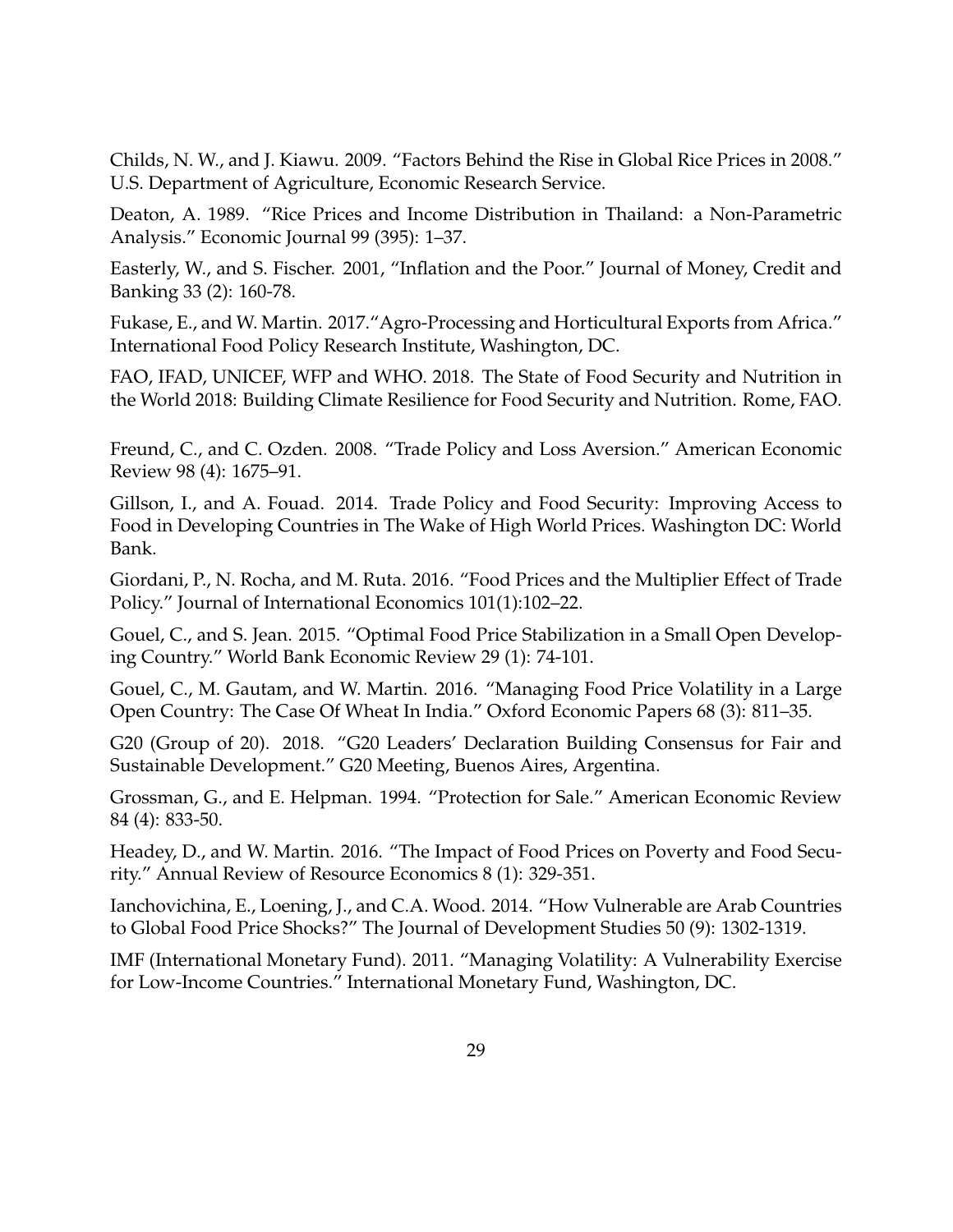Ivanic, M., and W. Martin. 2008. "Implications of Higher Global Food Prices for Poverty in Low-Income Countries." Policy Research Working Paper 4594, World Bank, Washington, DC.

Ivanic, M., and W. Martin. 2014a. "Short- and Long-Run Impacts of Food Price Changes on Poverty." Policy Research Working Paper 7011, World Bank, Washington, DC.

Ivanic, M., and W. Martin. 2014b. "Implications of Domestic Price Insulation for Global Food Price Behavior." Journal of International Money and Finance 42 (1): 272-288.

Jacoby, H. 2016. "Food Prices, Wages, and Welfare in Rural India." Economic Inquiry 54  $(1): 159 - 76.$ 

Jacoby, H.G. and B. Dasgupta. 2018. "Changing Wage Structure in India in the Post-Reform Era: 1993–2011." IZA Journal of Migration 8 (1): 1-26.

Jensen, H. G., and K. Anderson. 2017. "Grain Price Spikes and Beggar-Thy-Neighbor Policy Responses: a Global Economywide Analysis." World Bank Economic Review 31 (1): 158-175.

Kose, A., S. Kurlat, F. Ohnsorge, and N. Sugawara. 2017. "A Cross-Country Database of Fiscal Space."Research Working Paper 8157, World Bank, Washington, DC.

Laborde, D., W. Martin, and D. Van der Mensbrugghe. 2017. "Measuring the Impacts of Global Trade Reform with Optimal Aggregators of Distortions."Review of International Economics 25 (2): 403-425.

Laborde, D., V. Robichaud, and S. Tokgoz. 2013. "MIRAGRODEP 1.0: Documentation." AGRODEP Technical Note, International Food Policy Research Institute, Washington, DC.

Lustig, N. 2009. "Coping with Rising Food Prices: Policy Dilemmas in the Developing World." Institute for International Economic Policy, George Washington University, Washington, DC.

Martin, W., and K. Anderson. 2012. "Export Restrictions and Price Insulation During Commodity Price Booms." American Journal of Agricultural Economics 94 (2): 422-7.

Negassa, A., and T. S. Jayne. 1997. "The Response of Ethiopian Grain Markets to Liberalization." Food Security Collaborative Working Papers, Michigan State University, Department of Agricultural, Food, and Resource Economics.

Nickell, S. 1985. "Error Correction, Partial Adjustment and All That: An Expository Note." Oxford Bulletin of Economics and Statistics 47 (2): 119–29.